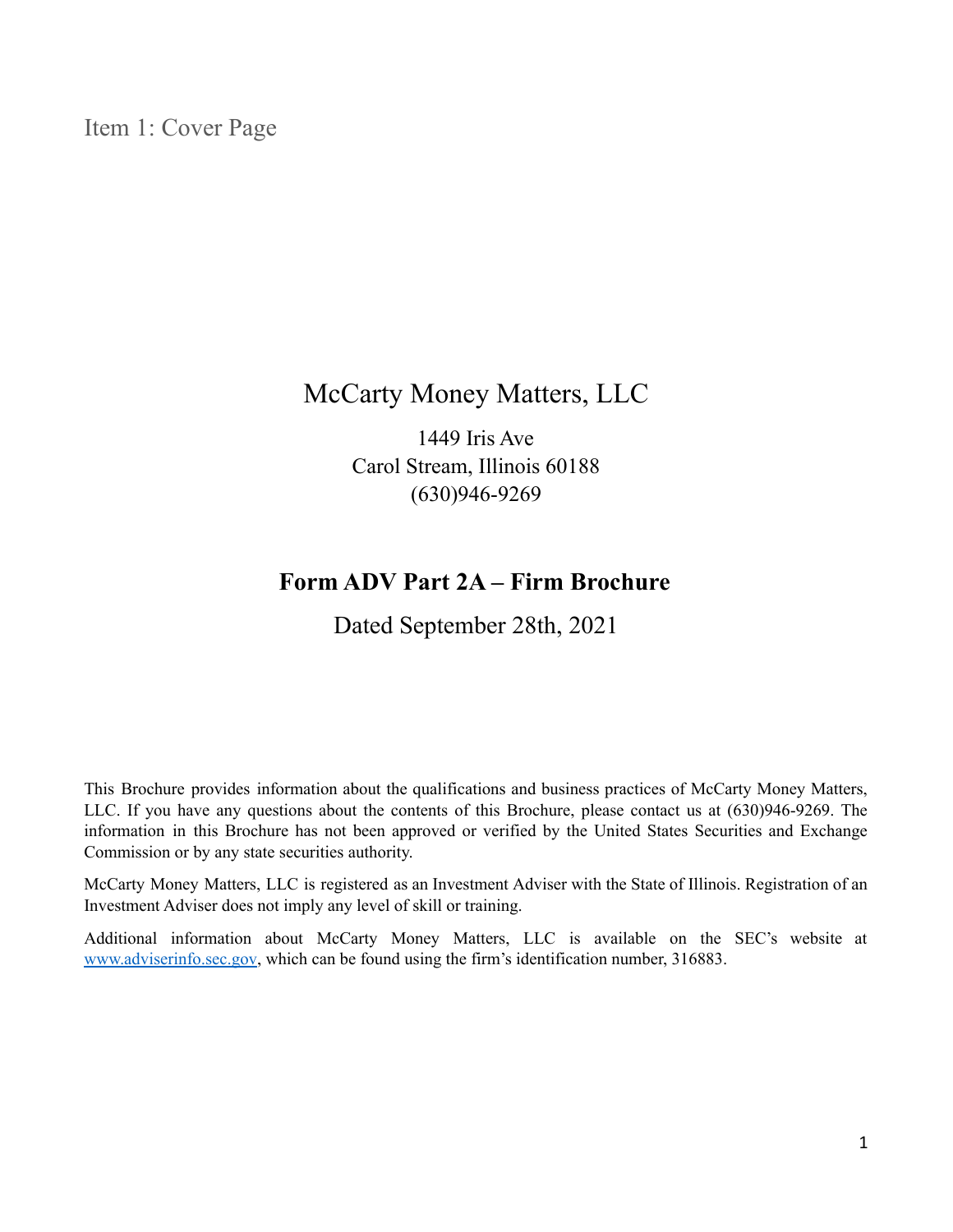<span id="page-1-0"></span>Item 2: Material Changes

Since this is the first filing of the Form ADV Part 2A for McCarty Money Matters, LLC, there is nothing to report. In the future, any material changes made during the year will be reported here.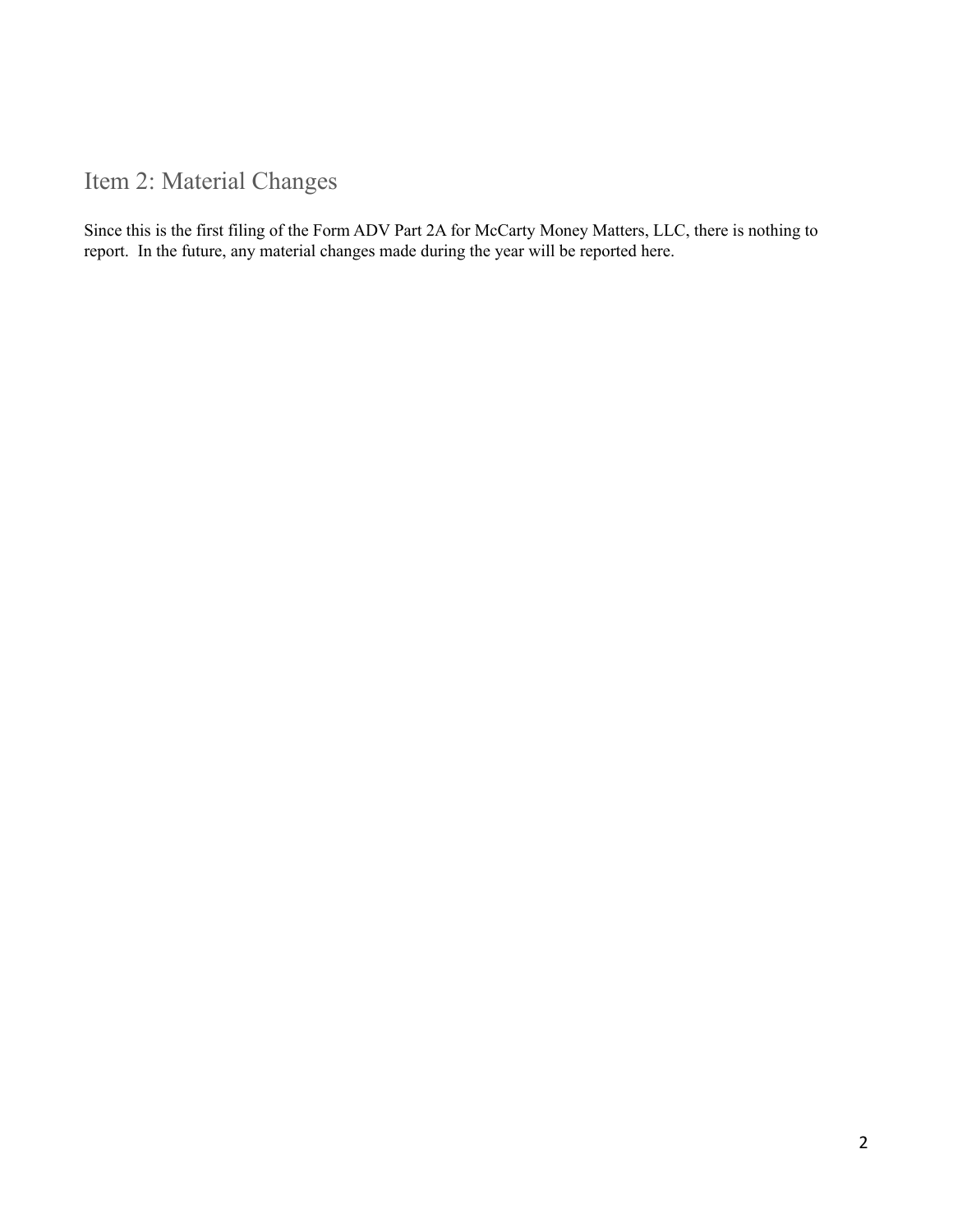# <span id="page-2-0"></span>Item 3: Table of Contents

## **Contents**

| <b>Item 1: Cover Page</b>                                                                      | $\mathbf{1}$            |
|------------------------------------------------------------------------------------------------|-------------------------|
| <b>Item 2: Material Changes</b>                                                                | $\boldsymbol{2}$        |
| <b>Item 3: Table of Contents</b>                                                               | $\mathbf{3}$            |
| <b>Item 4: Advisory Business</b>                                                               | $\overline{\mathbf{4}}$ |
| <b>Item 5: Fees and Compensation</b>                                                           | $\overline{7}$          |
| Item 6: Performance-Based Fees and Side-By-Side Management                                     | 9                       |
| <b>Item 7: Types of Clients</b>                                                                | 9                       |
| Item 8: Methods of Analysis, Investment Strategies and Risk of Loss                            | 9                       |
| Item 9: Disciplinary Information                                                               | 12                      |
| Item 10: Other Financial Industry Activities and Affiliations                                  | 12                      |
| Item 11: Code of Ethics, Participation or Interest in Client Transactions and Personal Trading | 13                      |
| <b>Item 12: Brokerage Practices</b>                                                            | 14                      |
| <b>Item 13: Review of Accounts</b>                                                             | 18                      |
| Item 14: Client Referrals and Other Compensation                                               | 18                      |
| Item 15: Custody                                                                               | 18                      |
| <b>Item 16: Investment Discretion</b>                                                          | 19                      |
| <b>Item 17: Voting Client Securities</b>                                                       | 19                      |
| <b>Item 18: Financial Information</b>                                                          | 19                      |
| <b>Item 19: Requirements for State-Registered Advisers</b>                                     | 20                      |
| <b>Form ADV Part 2B - Brochure Supplement</b>                                                  | 21                      |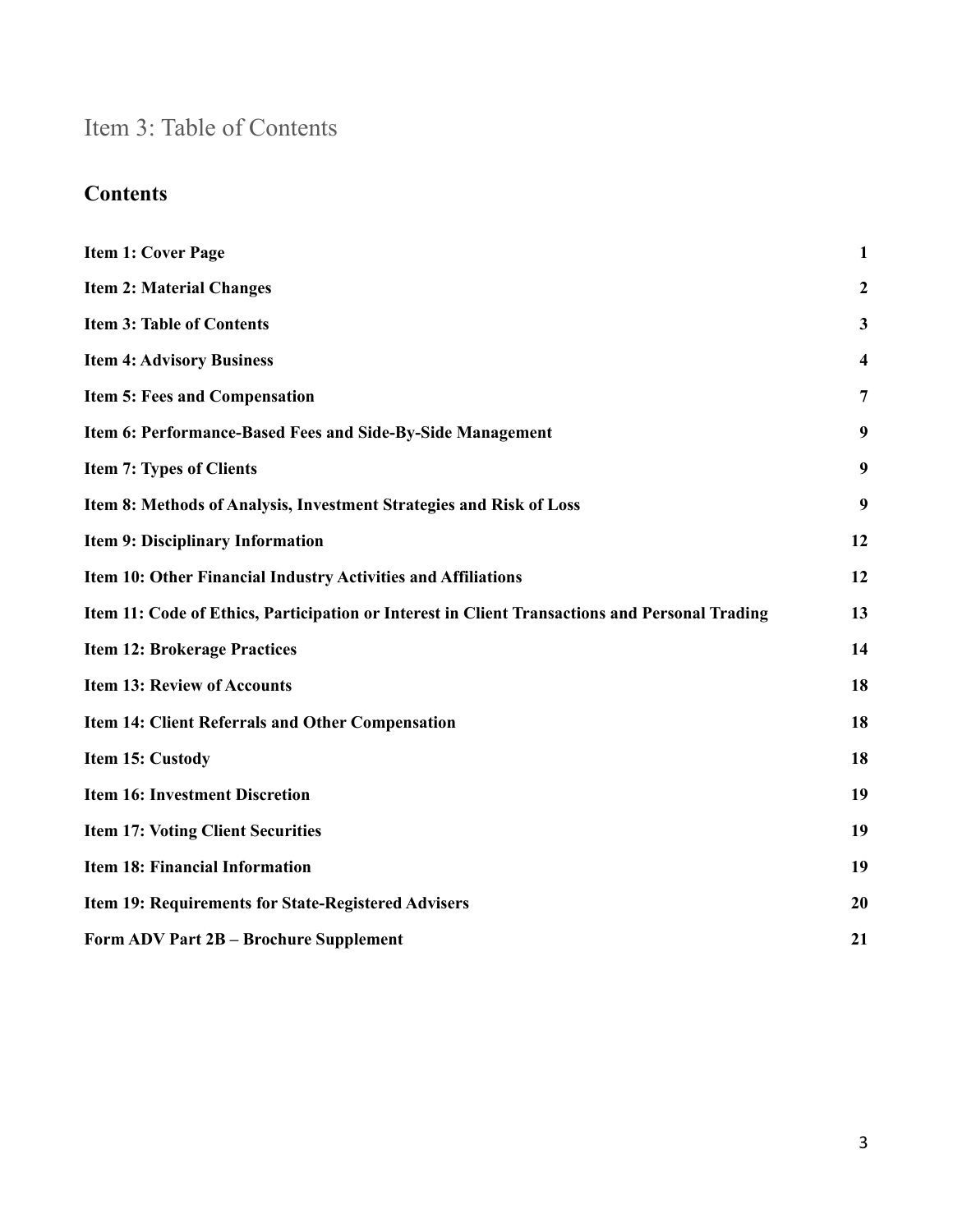## <span id="page-3-0"></span>Item 4: Advisory Business

#### **Description of Advisory Firm**

McCarty Money Matters, LLC (hereinafter referred to as "MMM", "we", "firm", and "us") became registered as an Investment Adviser with the State of Illinois in 2021. Ryan McCarty is the principal owner of MMM.

#### **Types of Advisory Services**

#### **Investment Management Services**

We are in the business of managing individually tailored investment portfolios. Our firm provides continuous advice to a Client regarding the investment of Client funds based on the individual needs of the Client. Through personal discussions in which goals and objectives based on a Client's particular circumstances are established, we develop a Client's personal investment policy or an investment plan with an asset allocation target and create and manage a portfolio based on that policy and allocation targets. We will also review and discuss a Client's prior investment history, as well as family composition and background.

Account supervision is guided by the stated objectives of the Client (e.g., maximum capital appreciation, growth, income, or growth, and income), as well as tax considerations. Clients may impose reasonable restrictions on investing in certain securities, types of securities, or industry sectors.

*Third Party Managers, Outside Managers, or Sub-Advisors* We offer the use of Third Party Managers, Outside Managers, or Sub-Advisors (collectively, "TAMPs") for portfolio management services. We assist Clients in completing the TAMPs' investor profile questionnaire, selecting an appropriate asset allocation model, interacting with the TAMPs and conducting an ongoing review of the TAMPs' investment offerings and investment selection. Our review process and analysis of TAMPs is further discussed in Item 8 of this brochure. Additionally, we will meet with the Client on a periodic basis to discuss changes in their personal or financial situation, suitability, and any new or revised restrictions to be applied to their account(s).

*XY Investment Solutions, LLC* ("XYIS"), an unaffiliated SEC-registered investment adviser constructs and manages investment models ("Model Portfolios") through a technology solution. XYIS supports registered investment advisers with investment strategies based on research, experience, and sound rationale. XYIS manages its Model Portfolios on a discretionary basis primarily by allocating Client assets among various mutual funds and exchange-traded funds ("ETFs"). XYIS may also allocate Client assets in individual debt and equity securities. XYIS' services are based on long-term investment strategies incorporating the principles of Modern Portfolio Theory. While XYIS will buy and sell securities for the Model Portfolios, MMM is responsible for choosing the specific model and allocation on behalf of Clients.

#### **Financial Planning Services**

Financial planning involves an evaluation of a Client's current and future financial state by using currently known variables to predict future cash flows, asset values, and withdrawal plans. The key defining aspect of financial planning is that through the financial planning process, all questions, information, and analysis will be considered as they affect and are affected by the entire financial and life situation of the Client. Clients purchasing this service will receive a written or an electronic report, providing the Client with a detailed financial plan designed to achieve his or her stated financial goals and objectives.

In general, the financial plan will address some or all of the following areas of concern. The Client and MMM will work together to select specific areas to cover. These areas may include, but are not limited to, the following: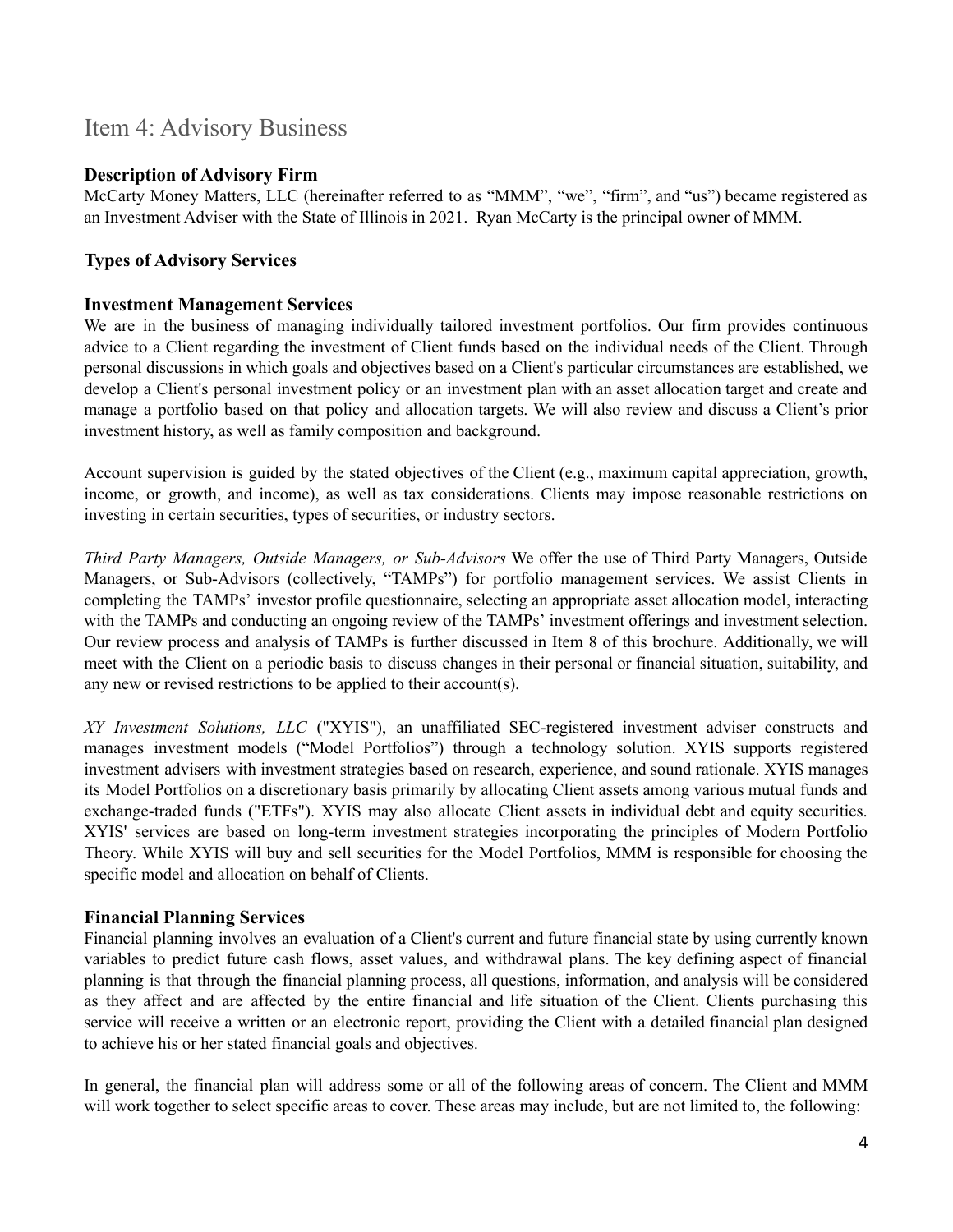- **Business Planning:** We provide consulting services for Clients who currently operate their own business, are considering starting a business, or are planning for an exit from their current business. Under this type of engagement, we work with you to assess your current situation, identify your objectives, and develop a plan aimed at achieving your goals.
- **Cash Flow and Debt Management**: We will conduct a review of your income and expenses to determine your current surplus or deficit along with advice on prioritizing how any surplus should be used or how to reduce expenses if they exceed your income. Advice may also be provided on which debts to pay off first based on factors such as the interest rate of the debt and any income tax ramifications. We may also recommend what we believe to be an appropriate cash reserve that should be considered for emergencies and other financial goals, along with a review of accounts (such as money market funds) for such reserves, plus strategies to save desired amounts.
- **College Savings**: Includes projecting the amount that will be needed to achieve college or other post-secondary education funding goals, along with advice on ways for you to save the desired amount. Recommendations as to savings strategies are included, and, if needed, we will review your financial picture as it relates to eligibility for financial aid or the best way to contribute to grandchildren (if appropriate).
- **Employee Benefits Optimization**: We will provide review and analysis as to whether you, as an employee, are taking the maximum advantage possible of your employee benefits. If you are a business owner, we will consider and/or recommend the various benefit programs that can be structured to meet both business and personal retirement goals.
- **Estate Planning**: This usually includes an analysis of your exposure to estate taxes and your current estate plan, which may include whether you have a will, powers of attorney, trusts, and other related documents. Our advice also typically includes ways for you to minimize or avoid future estate taxes by implementing appropriate estate planning strategies such as the use of applicable trusts. We always recommend that you consult with a qualified attorney when you initiate, update, or complete estate planning activities. We may provide you with contact information for attorneys who specialize in estate planning when you wish to hire an attorney for such purposes. From time-to-time, we will participate in meetings or phone calls between you and your attorney with your approval or request.
- **Financial Goals**: We will help Clients identify financial goals and develop a plan to reach them. We will identify what you plan to accomplish, what resources you will need to make it happen, how much time you will need to reach the goal, and how much you should budget for your goal.
- **Insurance**: Review of existing policies to ensure proper coverage for life, health, disability, long-term care, liability, home, and automobile.
- **Investment Analysis**: This may involve developing an asset allocation strategy to meet Clients' financial goals and risk tolerance, providing information on investment vehicles and strategies, reviewing employee stock options, as well as assisting you in establishing your own investment account at a selected broker/dealer or custodian. The strategies and types of investments we may recommend are further discussed in Item 8 of this brochure.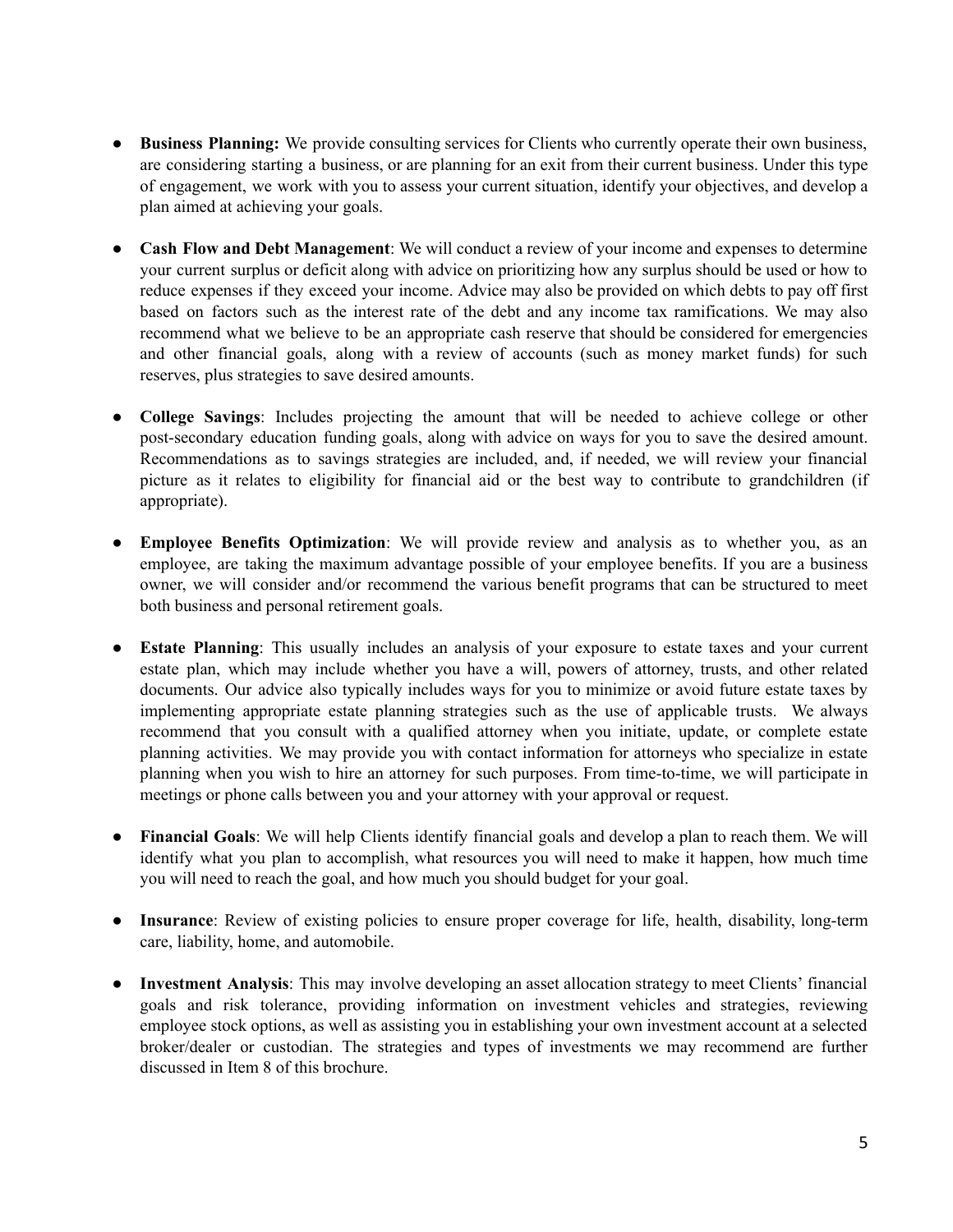● **Retirement Planning**: Our retirement planning services typically include projections of your likelihood of achieving your financial goals, typically focusing on financial independence as the primary objective. For situations where projections show less than the desired results, we may make recommendations, including those that may impact the original projections by adjusting certain variables (e.g., working longer, saving more, spending less, taking more risk with investments).

If you are near retirement or already retired, advice may be given on appropriate distribution strategies to minimize the likelihood of running out of money or having to adversely alter spending during your retirement years.

- **Risk Management:** A risk management review includes an analysis of your exposure to major risks that could have a significant adverse impact on your financial picture, such as premature death, disability, property and casualty losses, or the need for long-term care planning. Advice may be provided on ways to minimize such risks and about weighing the costs of purchasing insurance versus the benefits of doing so and, likewise, the potential cost of not purchasing insurance ("self‐insuring").
- **Tax Planning Strategies:** Advice may include ways to minimize current and future income taxes as a part of your overall financial planning picture. For example, we may make recommendations on which type of account(s) or specific investments should be owned based in part on their "tax efficiency," with the consideration that there is always a possibility of future changes to federal, state or local tax laws and rates that may impact your situation.

We recommend that you consult with a qualified tax professional before initiating any tax planning strategy, and we may provide you with contact information for accountants or attorneys who specialize in this area if you wish to hire someone for such purposes. We will participate in meetings or phone calls between you and your tax professional with your approval.

#### *Financial Planning Services are of ered via a Project Based or Ongoing Financial Planning Engagement:*

**Ongoing Financial Planning.** This service involves working one-on-one with a planner over an extended period of time. By paying a fixed quarterly fee, Clients get to work with a planner who will work with them to develop and implement their plan. The planner will monitor the plan, recommend any changes and ensure the plan is up-to-date.

Upon desiring a comprehensive plan, a Client will be taken through establishing their goals and values around money. They will be required to provide information to help complete the following areas of analysis: net worth, cash flow, insurance, credit scores/reports, employee benefits, retirement planning, insurance, investments, college planning, and estate planning. Once the Client's information is reviewed, their plan will be built and analyzed, and then the findings, analysis and potential changes to their current situation will be reviewed with the Client. Clients subscribing to this service will receive a written or an electronic report, providing the Client with a detailed financial plan designed to achieve his or her stated financial goals and objectives. If a follow-up meeting is required, we will meet at the Client's convenience. The plan and the Client's financial situation and goals will be monitored throughout the year and follow-up phone calls and emails will be made to the Client to confirm that any agreed-upon actionable steps have been carried out. On an annual basis, there will be a full review of this plan to ensure its accuracy and ongoing appropriateness. Any needed updates will be implemented at that time.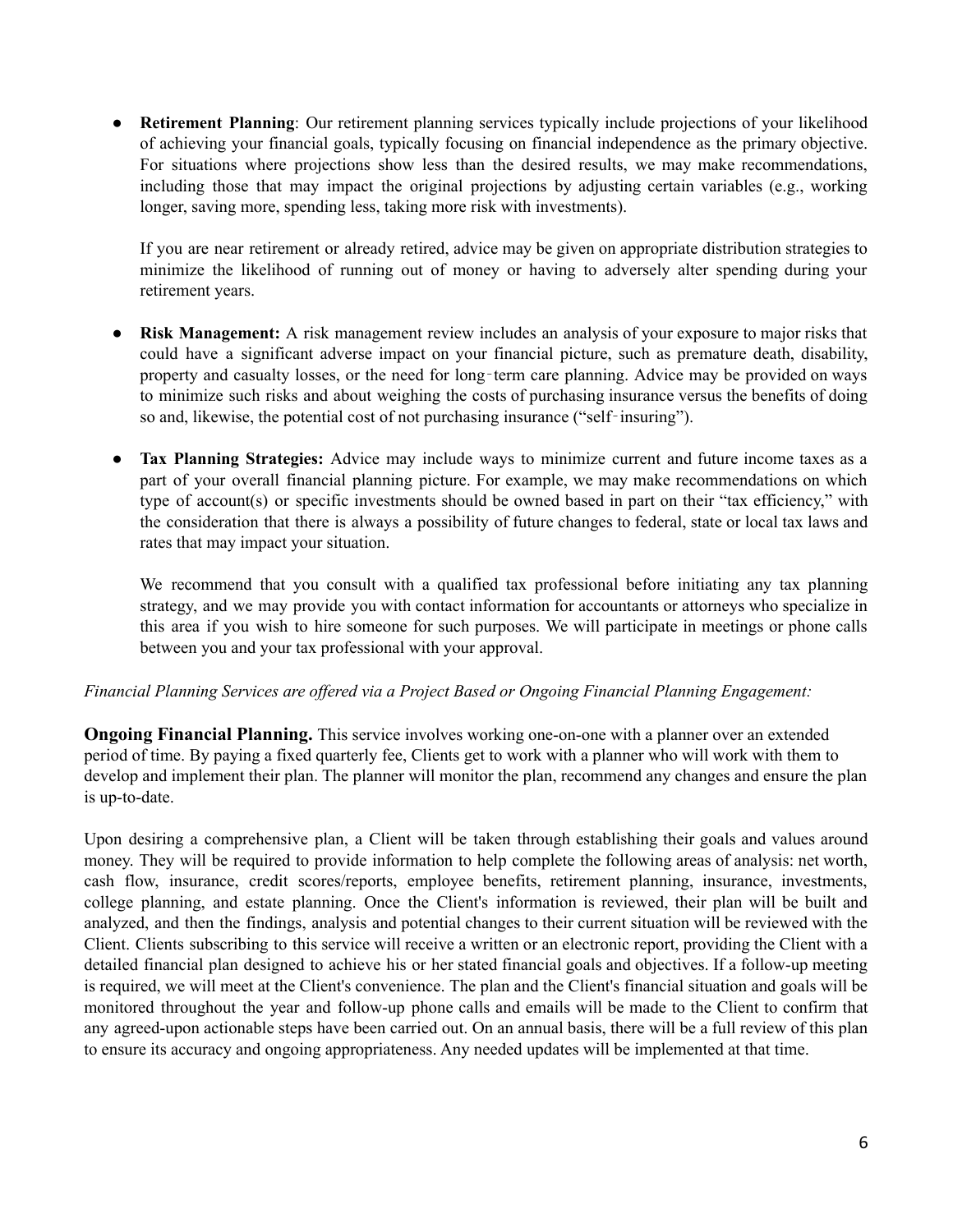**Project Based Financial Planning.** We provide financial planning services for Clients looking to address specific questions or issues. The Client may choose from one or more of the above topics to cover or other areas as requested and agreed to by MMM. For Limited Scope Financial Planning, the Client will be ultimately responsible for the implementation of the financial plan.

#### **Employee Benefit Plan Services**

Our firm provides employee benefit plan services to employer plan sponsors on an ongoing basis. Generally, such services consist of assisting employer plan sponsors in establishing, monitoring, and reviewing their company's participant-directed retirement plan. As the needs of the plan sponsor dictate, areas of advising could include: investment options, plan structure, and participant education.

In providing employee benefit plan services, our firm does not provide any advisory services with respect to the following types of assets: employer securities, real estate (excluding real estate funds and publicly-traded REITs), non-publicly traded securities or assets, other illiquid investments, or brokerage window programs (collectively, "Excluded Assets").

#### **Client Tailored Services and Client Imposed Restrictions**

We tailor the delivery of our services to meet the individual needs of our Clients. We consult with Clients initially and on an ongoing basis, through the duration of their engagement with us, to determine risk tolerance, time horizon and other factors that may impact the Clients' investment and/or planning needs.

Clients are able to specify, within reason, any restrictions they would like to place as it pertains to individual securities and/or sectors that will be traded in their account. All such requests must be provided to MMM in writing. MMM will notify Clients if they are unable to accommodate any requests.

#### **Wrap Fee Programs**

We do not participate in wrap fee programs.

#### **Assets under Management**

Because MMM is a new entity, it currently reports no discretionary or non-discretionary assets under management ("AUM"). AUM were calculated as of September 2021.

## <span id="page-6-0"></span>Item 5: Fees and Compensation

Please note, unless a Client has received this brochure at least 48 hours prior to signing an investment advisory and/or Financial Planning Agreement (collectively, "Client Contract"), the Client Contract may be terminated by the Client within five (5) business days of signing the Client Contract without incurring any fees. How we are paid depends on the type of advisory services we perform. Below is a brief description of our fees, however, you should review your executed Client Contract for more detailed information regarding the exact fees you will be paying.

#### **Investment Management Services**

Our standard advisory fee is based on the market value of the assets under management and is calculated as follows:

**Account Value Annual Advisory Fee**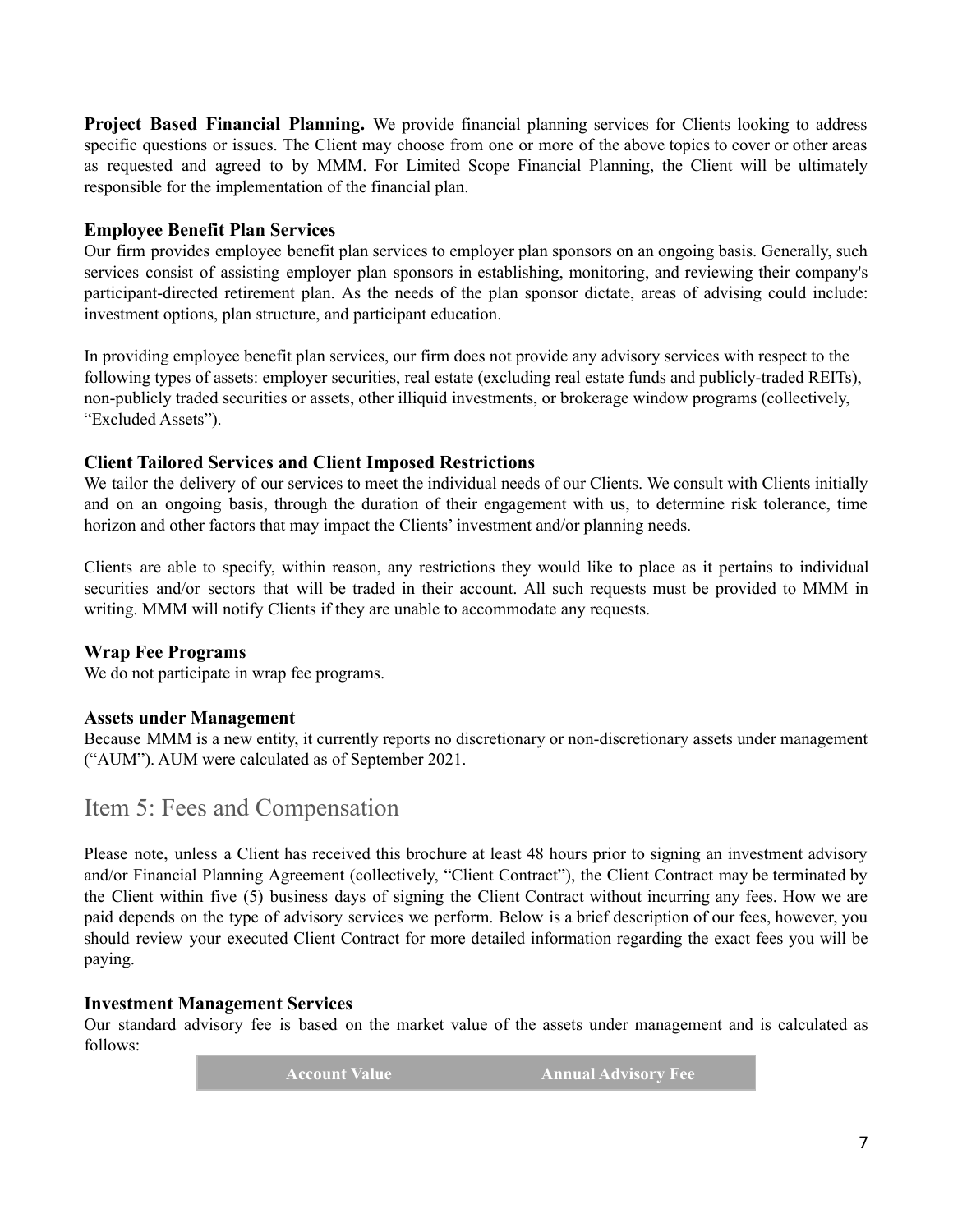| $$0 - $500,000$           | $1.25\%$ |
|---------------------------|----------|
| \$500,001 - \$1,000,000   | $1.00\%$ |
| $$1,000,001 - $2,500,000$ | $0.75\%$ |
| \$2,500,001 and Above     | $0.50\%$ |

The annual fees are paid in arrears on a quarterly basis. The blended fee is calculated on the average daily balance throughout the billing period. For example, an account with an average daily balance of \$2,000,000 would pay an effective fee of 0.9375% with the annual fee of \$18,750. The quarterly fee is determined by the following calculation: ((\$500,000 x 1.25%) + (\$500,000 x 1.00%) + (\$1,000,000 x 0.75%)) ÷ 4 = \$4,687.50. When a TAMP is used for Investment Management Services, their fee will be in addition to MMM's fee disclosed above. Fees are negotiable. No increase in the annual fee shall be effective without prior client consent.

Advisory fees are directly debited from Client accounts held at an unaffiliated third-party custodian, or the Client may choose to pay by check or electronic funds transfer. Accounts initiated during a calendar quarter will be charged a prorated fee based on the amount of time remaining in the billing period. An account may be terminated with written notice at any time. Since fees are paid in arrears, no refund will be needed upon termination of the account.

#### **Ongoing Financial Planning**

Ongoing Financial Planning consists of an upfront charge of \$250 - \$2,000 of an ongoing fee that is paid quarterly, in arrears, at the rate of \$250 - \$1,250 quarter. Fees are based on complexity and may be negotiable in certain cases at the discretion of MMM. Fees for this service may be paid by check or electronic funds transfer. This service may be terminated with written notice at any time. Since fees are paid in arrears, no refund will be needed upon termination of the account.

#### **Project Based Financial Planning**

Fees for Project Based Financial Planning range between \$250 - \$5,000. Fees are based on complexity and scope of the engagement, and may be negotiable in certain cases. Half of the fee is due at the beginning of the process and the remainder is due upon completion of the work. MMM will not bill an amount above \$500 more than 6 months in advance. Fees for this service may be paid by check or electronic funds transfer. In the event of early termination, any prepaid but unearned fees will be refunded to the Client and any completed deliverables of the project will be provided. Clients will be billed for any earned but unpaid fees.

#### **Employee Benefit Plan Services**

| <b>Account Value</b>       | <b>MMM's Fee</b> |
|----------------------------|------------------|
| $$0 - $2,500,000$          | 1.20%            |
| $$2,500,001 - $3,333,333$  | $1.00\%$         |
| $$3,333,334 - $5,000,000$  | $0.77\%$         |
| \$5,000,001 - \$10,000,000 | $0.65\%$         |
| \$10,000,001 and Above     | $0.50\%$         |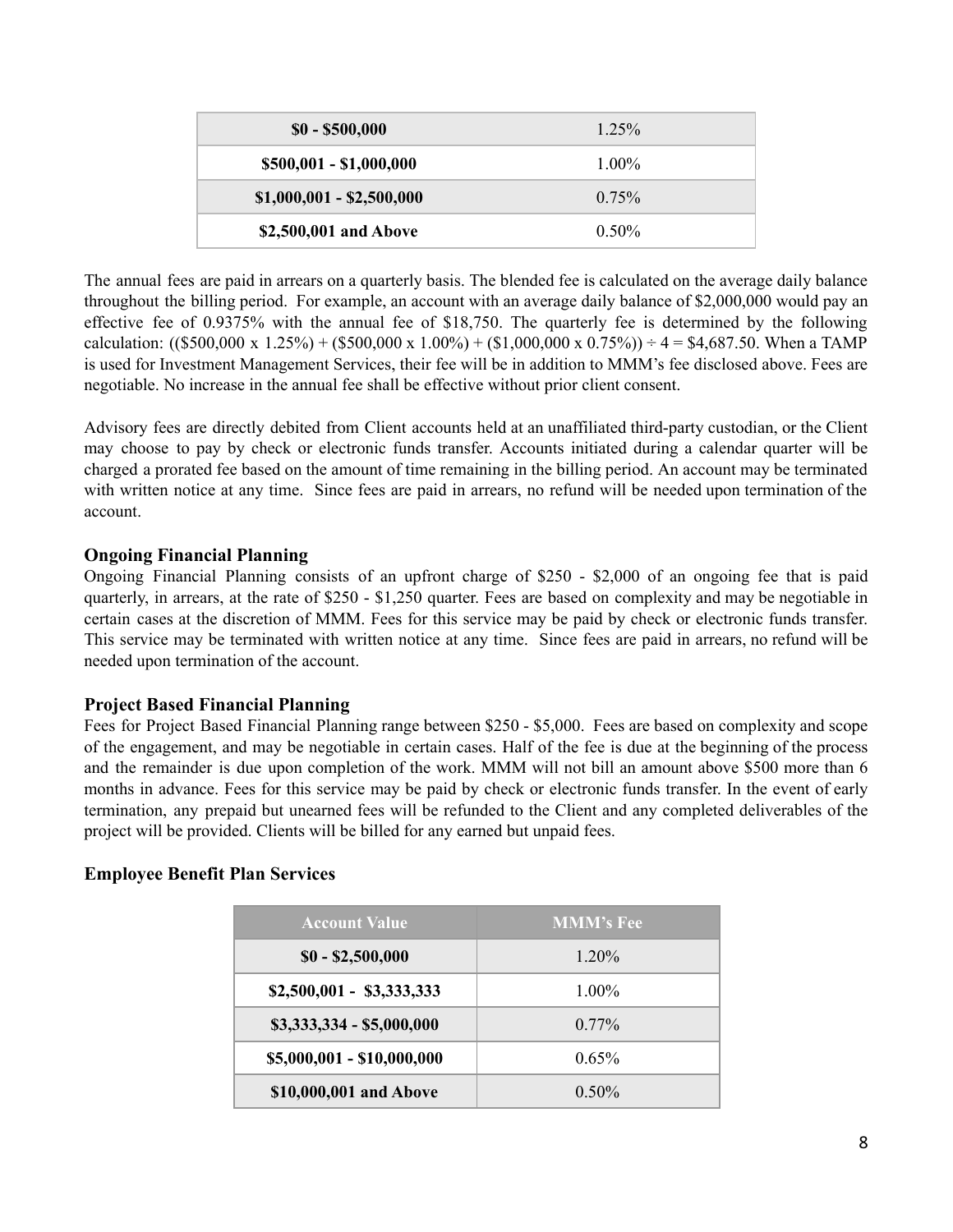MMM will be compensated for Employee Benefit Plan services according to the value of plan assets. Our minimum annual fee is \$2,500, and fees will not exceed 1.20% of the total plan assets. This does not include fees to other parties, such as record keepers, custodians, or third-party administrators. Fees for this service are either paid directly by the plan sponsor or deducted directly from the plan assets by the custodian on a quarterly basis.

#### **Other Types of Fees and Expenses**

Our fees are exclusive of brokerage commissions, transaction fees, and other related costs and expenses which may be incurred by the Client. Clients may incur certain charges imposed by custodians, brokers, and other third parties such as custodial fees, deferred sales charges, odd-lot differentials, transfer taxes, wire transfer, and electronic fund fees, and other fees and taxes on brokerage accounts and securities transactions. Mutual fund and exchange-traded funds also charge internal management fees, which are disclosed in a fund's prospectus. Such charges, fees, and commissions are exclusive of and in addition to our fee, and we shall not receive any portion of these commissions, fees, and costs.

Item 12 further describes the factors that we consider in selecting or recommending broker-dealers for Client's transactions and determining the reasonableness of their compensation (e.g., commissions).

We do not accept compensation for the sale of securities or other investment products including asset-based sales charges or service fees from the sale of mutual funds.

## <span id="page-8-0"></span>Item 6: Performance-Based Fees and Side-By-Side Management

We do not offer performance-based fees and do not engage in side-by-side management.

## <span id="page-8-1"></span>Item 7: Types of Clients

We provide financial planning and portfolio management services to individuals, high net-worth individuals, pension and profit sharing plans, charitable organizations, corporations or other businesses, other investment advisers and insurance companies.

We do not have a minimum account size requirement.

## <span id="page-8-2"></span>Item 8: Methods of Analysis, Investment Strategies and Risk of Loss

Our primary methods of investment analysis are fundamental, technical, cyclical and charting analysis. Our primary investment strategies are modern portfolio theory and strategic asset allocation.

**Fundamental analysis** involves analyzing individual companies and their industry groups, such as a company's financial statements, details regarding the company's product line, the experience, and expertise of the company's management, and the outlook for the company's industry. The resulting data is used to measure the true value of the company's stock compared to the current market value. The risk of fundamental analysis is that the information obtained may be incorrect and the analysis may not provide an accurate estimate of earnings, which may be the basis for a stock's value. If securities prices adjust rapidly to new information, utilizing fundamental analysis may not result in favorable performance.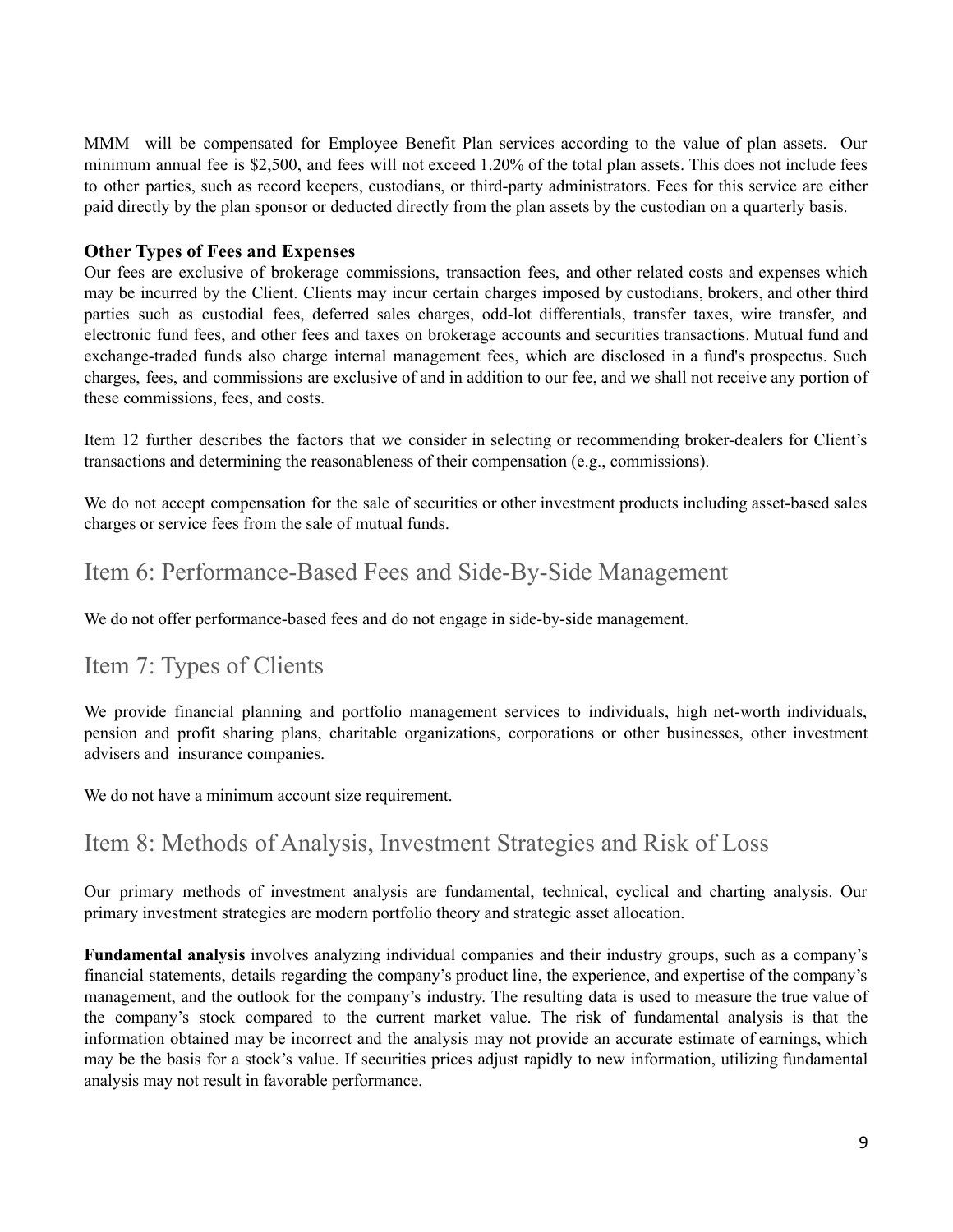**Technical analysis** involves using chart patterns, momentum, volume, and relative strength in an effort to pick sectors that may outperform market indices. However, there is no assurance of accurate forecasts or that trends will develop in the markets we follow. In the past, there have been periods without discernible trends and similar periods will presumably occur in the future. Even where major trends develop, outside factors like government intervention could potentially shorten them.

Furthermore, one limitation of technical analysis is that it requires price movement data, which can translate into price trends sufficient to dictate a market entry or exit decision. In a trendless or erratic market, a technical method may fail to identify trends requiring action. In addition, technical methods may overreact to minor price movements, establishing positions contrary to overall price trends, which may result in losses. Finally, a technical trading method may underperform other trading methods when fundamental factors dominate price moves within a given market.

**Cyclical analysis** is a type of technical analysis that involves evaluating recurring price patterns and trends based upon business cycles. Economic/business cycles may not be predictable and may have many fluctuations between long-term expansions and contractions. The lengths of economic cycles may be difficult to predict with accuracy and therefore the risk of cyclical analysis is the difficulty in predicting economic trends and consequently the changing value of securities that would be affected by these changing trends.

**Charting analysis** involves the gathering and processing of price and volume information for a particular security. This price and volume information is analyzed using mathematical equations. The resulting data is then applied to graphing charts, which is used to predict future price movements based on price patterns and trends. Charts may not accurately predict future price movements. Current prices of securities may not reflect all information about the security and day-to-day changes in market prices of securities may follow random patterns and may not be predictable with any reliable degree of accuracy.

#### **Modern Portfolio Theory**

The underlying principles of MPT are:

- Investors are risk averse. The only acceptable risk is that which is adequately compensated by an expected return. Risk and investment return are related and an increase in risk requires an increased expected return.
- Markets are efficient. The same market information is available to all investors at the same time. The market prices every security fairly based upon this equal availability of information.
- The design of the portfolio as a whole is more important than the selection of any particular security. The appropriate allocation of capital among asset classes will have far more influence on long-term portfolio performance than the selection of individual securities.
- Investing for the long-term (preferably longer than ten years) becomes critical to investment success because it allows the long-term characteristics of the asset classes to surface.
- Increasing diversification of the portfolio with lower correlated asset class positions can decrease portfolio risk. Correlation is the statistical term for the extent to which two asset classes move in tandem or opposition to one another.

**Use of Outside Managers:** We may refer Clients to Third Party Managers, Outside Managers, or Sub-Advisors (collectively, "TAMPs"). Our analysis of TAMPs involves the examination of the experience, expertise, investment philosophies, and past performance of the TAMPs in an attempt to determine if that TAMP has demonstrated an ability to invest over a period of time and in different economic conditions. We monitor the TAMP's underlying holdings, strategies, concentrations, and leverage as part of our overall periodic risk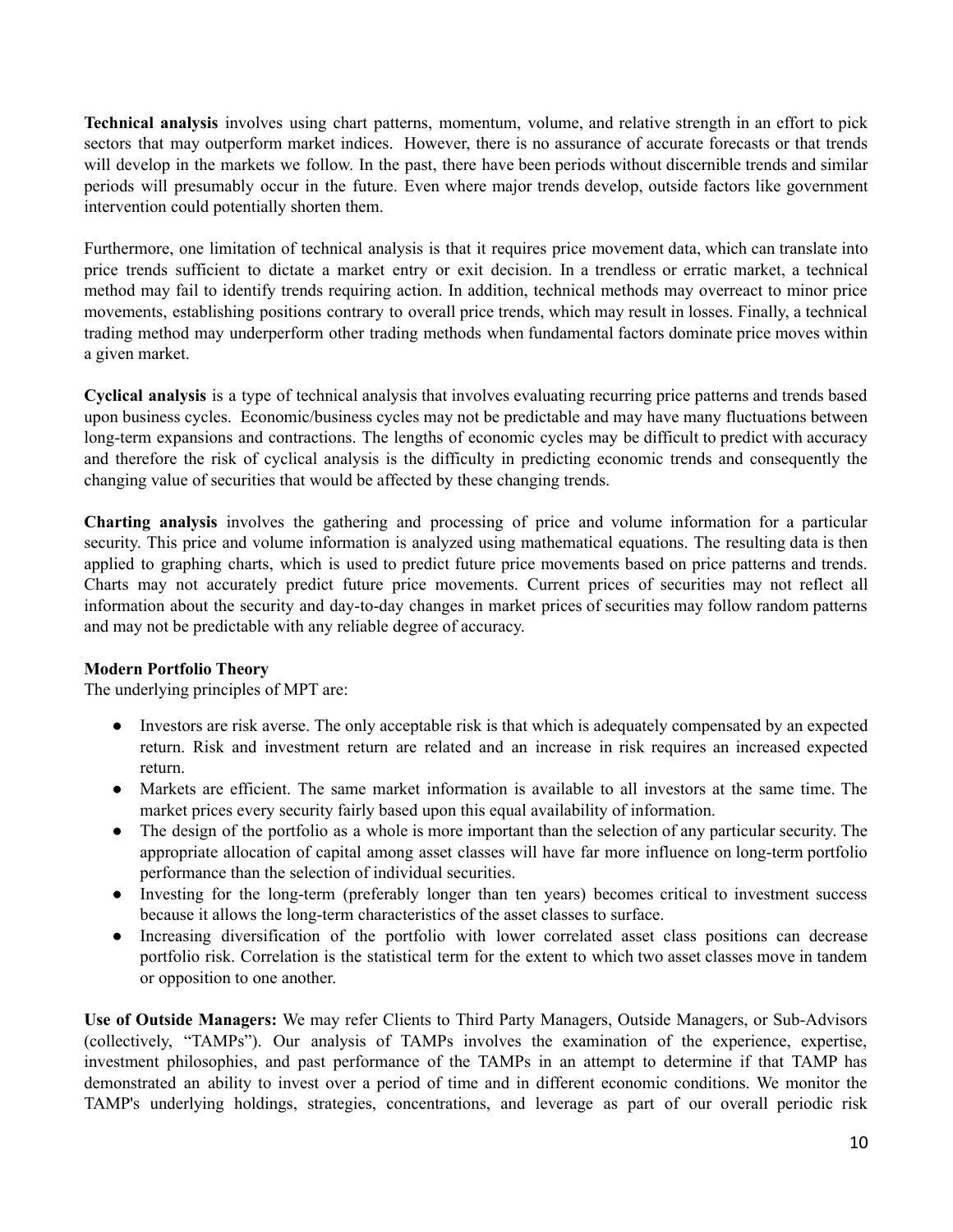assessment. Additionally, as part of our due diligence process, we survey the TAMP's compliance and business enterprise risks. A risk of investing with a TAMP who has been successful in the past is that they may not be able to replicate that success in the future. In addition, as we do not control the underlying investments in a TAMP's portfolio. There is also a risk that a TAMP may deviate from the stated investment mandate or strategy of the portfolio, making it a less suitable investment for our Clients. Moreover, as we do not control the TAMP's daily business and compliance operations, we may be unaware of the lack of internal controls necessary to prevent business, regulatory or reputational deficiencies.

**Strategic Asset Allocation** is the focus of our investment strategy. In the portfolio construction process, we focus not only on asset classes such as equities, fixed income, and cash, but also on investment strategy styles such as fundamental, quantitative, active, and passive. We believe that diversification across both asset classes and investment strategies is critical for achieving an attractive reward-to-risk ratio in the portfolio. We employ both strategic and tactical asset allocation approaches. Through strategic asset allocation, we construct our long-term target weights for asset classes and strategies based on the client's time horizon, risk tolerance, and required rate of return to meet his or her financial goals. Through tactical asset allocation approaches, we may deviate from target long-term weights established according to our strategic asset allocation approach within tolerance ranges based on our return expectations for asset classes and investment strategies at a given point in the market cycle.

#### **Material Risks Involved**

All investing strategies we offer involve risk and may result in a loss of your original investment which you **should be prepared to bear.** Many of these risks apply equally to stocks, bonds, commodities, and any other investment or security. Material risks associated with our investment strategies are listed below.

**Market Risk:** Market risk involves the possibility that an investment's current market value will fall because of a general market decline, reducing the value of the investment regardless of the operational success of the issuer's operations or its financial condition.

**Strategy Risk:** The Adviser's investment strategies and/or investment techniques may not work as intended.

**Small and Medium Cap Company Risk:** Securities of companies with small and medium market capitalizations are often more volatile and less liquid than investments in larger companies. Small and medium cap companies may face a greater risk of business failure, which could increase the volatility of the Client's portfolio.

**Turnover Risk:** At times, the strategy may have a portfolio turnover rate that is higher than other strategies. A high portfolio turnover would result in correspondingly greater brokerage commission expenses and may result in the distribution of additional capital gains for tax purposes. These factors may negatively affect the account's performance.

**Concentration Risk:** Certain investment strategies focus on particular asset-classes, industries, sectors or types of investment. From time to time these strategies may be subject to greater risks of adverse developments in such areas of focus than a strategy that is more broadly diversified across a wider variety of investments.

**Interest Rate Risk:** Bond (fixed income) prices generally fall when interest rates rise, and the value may fall below par value or the principal investment. The opposite is also generally true: bond prices generally rise when interest rates fall. In general, fixed income securities with longer maturities are more sensitive to these price changes. Most other investments are also sensitive to the level and direction of interest rates.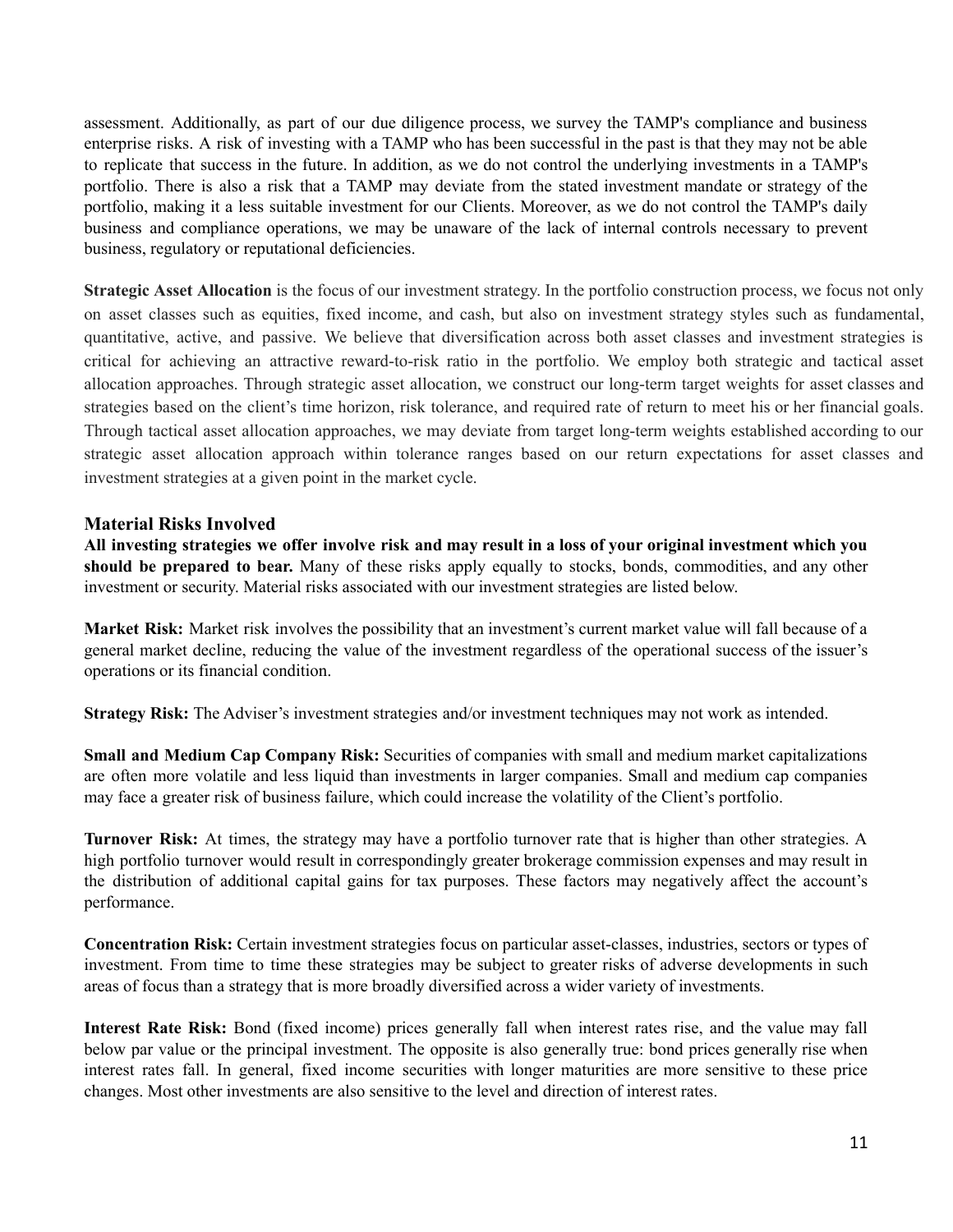**Legal or Legislative Risk**: Legislative changes or Court rulings may impact the value of investments, or the securities' claim on the issuer's assets and finances.

**Inflation**: Inflation may erode the buying power of your investment portfolio, even if the dollar value of your investments remains the same.

#### **Risks Associated with Securities**

Apart from the general risks outlined above which apply to all types of investments, specific securities may have other risks.

**Common stocks** may go up and down in price quite dramatically, and in the event of an issuer's bankruptcy or restructuring could lose all value. A slower-growth or recessionary economic environment could have an adverse effect on the price of all stocks.

**Exchange Traded Funds** prices may vary significantly from the Net Asset Value due to market conditions. Certain Exchange Traded Funds may not track underlying benchmarks as expected. ETFs are also subject to the following risks: (i) an ETF's shares may trade at a market price that is above or below their net asset value; (ii) trading of an ETF's shares may be halted if the listing exchange's officials deem such action appropriate, the shares are de-listed from the exchange, or the activation of market-wide "circuit breakers" (which are tied to large decreases in stock prices) halts stock trading generally. The Adviser has no control over the risks taken by the underlying funds in which the Clients invest.

**Mutual Funds** When a Client invests in open-end mutual funds or ETFs, the Client indirectly bears its proportionate share of any fees and expenses payable directly by those funds. Therefore, the Client will incur higher expenses, many of which may be duplicative. In addition, the Client's overall portfolio may be affected by losses of an underlying fund and the level of risk arising from the investment practices of an underlying fund (such as the use of derivatives).

### <span id="page-11-0"></span>Item 9: Disciplinary Information

#### **Criminal or Civil Actions**

MMM and its management persons have not been involved in any criminal or civil action.

#### **Administrative Enforcement Proceedings**

MMM and its management persons have not been involved in administrative enforcement proceedings.

#### **Self-Regulatory Organization Enforcement Proceedings**

MMM and its management persons have not been involved in legal or disciplinary events that are material to a Client's or prospective Client's evaluation of MMM or the integrity of its management.

## <span id="page-11-1"></span>Item 10: Other Financial Industry Activities and Affiliations

Neither MMM or its management persons is registered, or have an application pending to register, as a broker-dealer or a registered representative of a broker-dealer.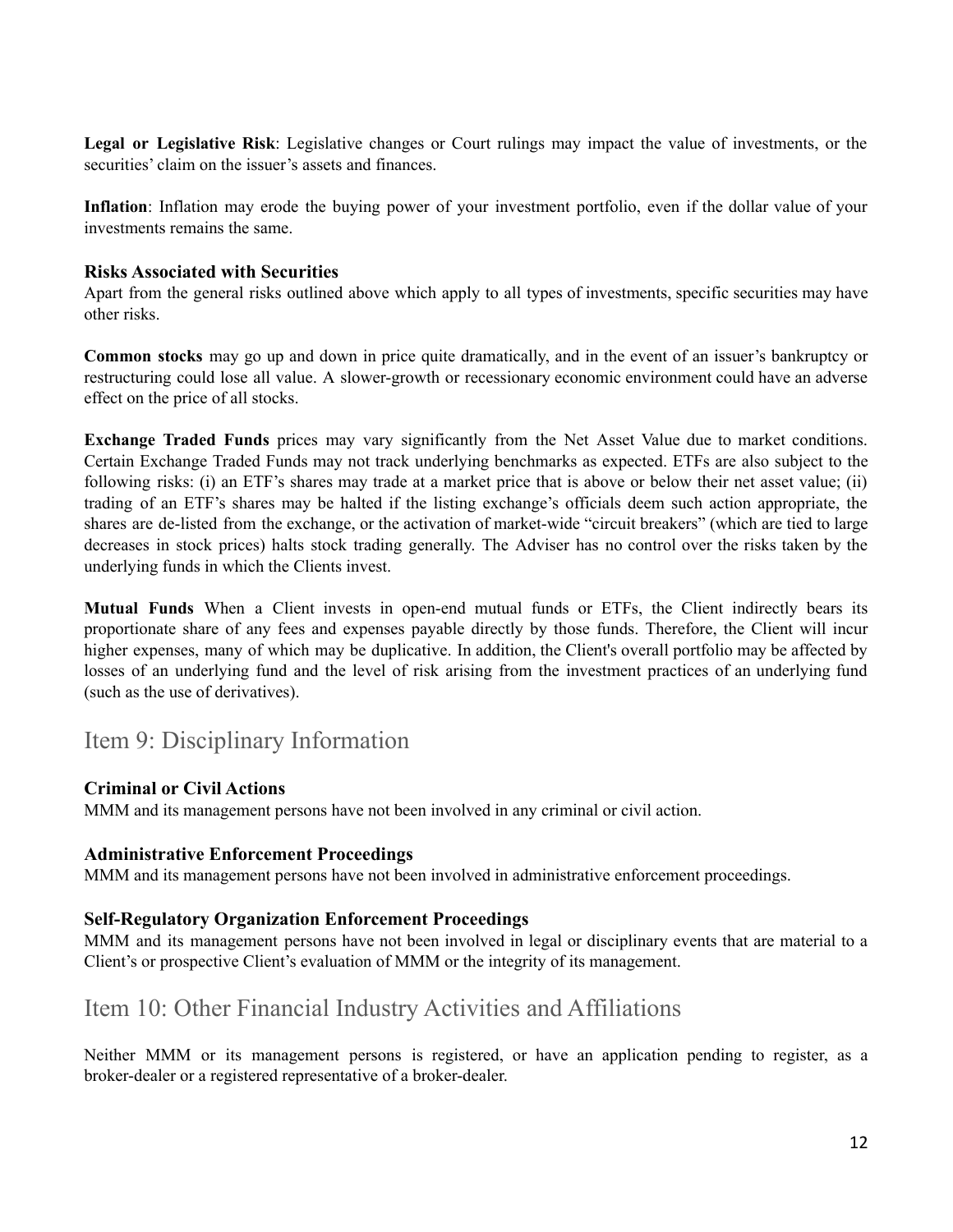Neither MMM or its management persons is registered, or have an application pending to register, as a futures commission merchant, commodity pool operator or a commodity trading advisor.

Neither MMM or its management persons have any relationship or arrangement with any related parties.

MMM only receives compensation directly from Clients. MMM does not receive compensation from any outside source.

Ryan McCarty is currently a licensed insurance agent, however, he no longer sells any insurance products, and is not affiliated with any insurance companies. Ryan McCarty will not sell any insurance products to clients or prospective clients of MMM.

#### **Recommendations or Selections of Other Investment Advisers**

As referenced in Item 4 of this brochure, MMM recommends Clients to TAMPs to manage their accounts. In the event that we recommend a TAMP, we do not share in their advisory fee. Our fee is separate and in addition to their compensation (as noted in Item 5 of this brochure). In addition, you will be provided a copy of the TAMP's Form ADV 2A, Firm Brochure, which also describes the TAMP's fee. You are not obligated, contractually or otherwise, to use the services of any TAMP we recommend. Moreover, MMM will only recommend a TAMP who is properly licensed or registered as an investment adviser.

## <span id="page-12-0"></span>Item 11: Code of Ethics, Participation or Interest in Client Transactions and Personal Trading

As a fiduciary, our firm has a duty of utmost good faith to act solely in the best interests of each Client. Our Clients entrust us with their funds and personal information, which in turn places a high standard on our conduct and integrity. Our fiduciary duty is a core aspect of our Code of Ethics and represents the expected basis of all of our dealings. The firm also adheres to the Code of Ethics and Professional Responsibility adopted by the CFP® Board of Standards Inc., and accepts the obligation not only to comply with the mandates and requirements of all applicable laws and regulations but also to take responsibility to act in an ethical and professionally responsible manner in all professional services and activities.

#### **Code of Ethics Description**

This Code of Ethics does not attempt to identify all possible conflicts of interest, and compliance with each of its specific provisions will not shield our firm or its access persons from liability for misconduct that violates a fiduciary duty to our Clients. A summary of the Code of Ethics' Principles is outlined below.

- Integrity Access persons shall offer and provide professional services with integrity.
- Objectivity Access persons shall be objective in providing professional services to Clients.
- Competence Access persons shall provide services to Clients competently and maintain the necessary knowledge and skill to continue to do so in those areas in which they are engaged.
- Fairness Access persons shall perform professional services in a manner that is fair and reasonable to Clients, principals, partners, and employers, and shall disclose conflict(s) of interest in providing such services.
- Confidentiality Access persons shall not disclose confidential Client information without the specific consent of the Client unless in response to proper legal process, or as required by law.
- Professionalism Access persons conduct in all matters shall reflect the credit of the profession.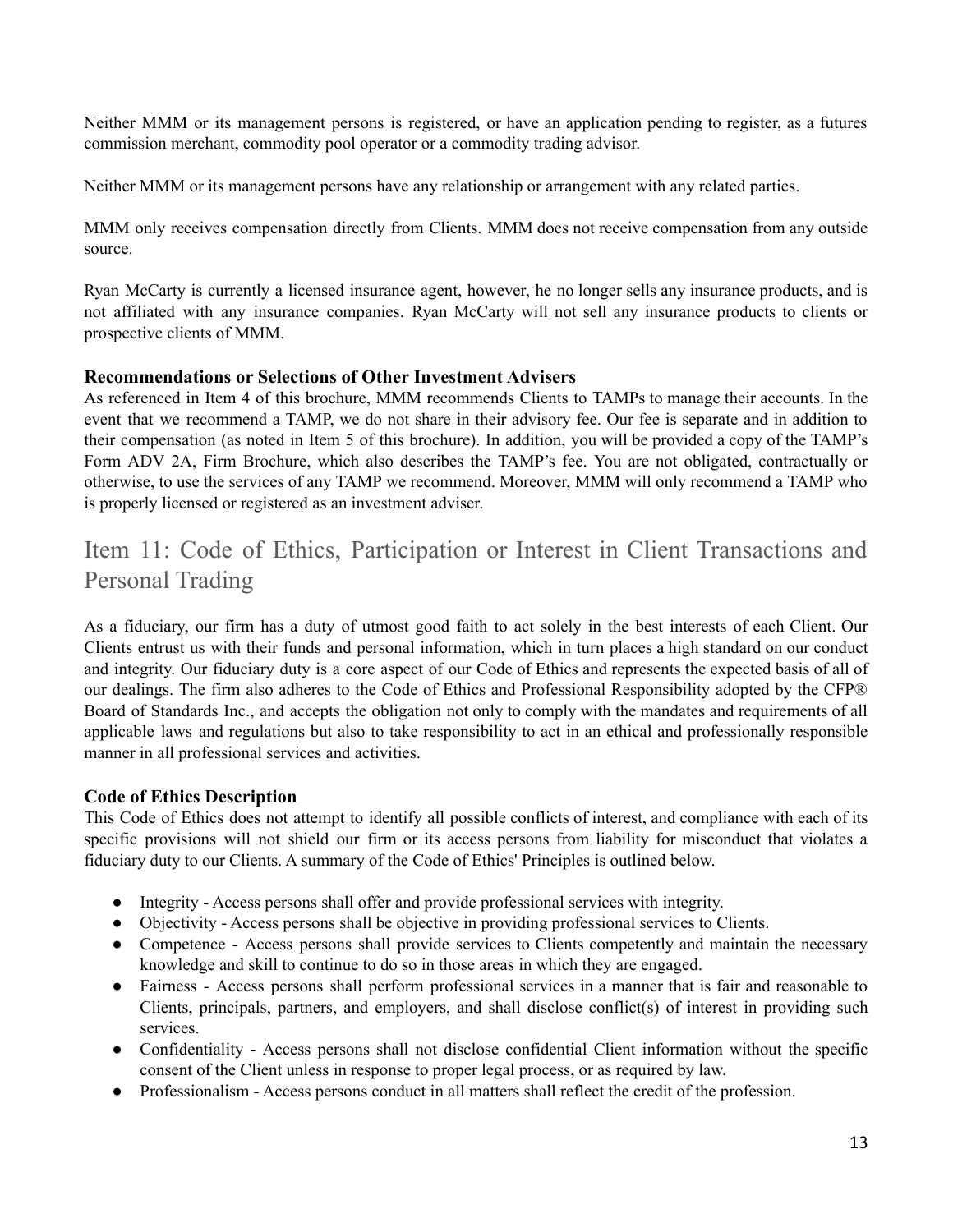● Diligence - Access persons shall act diligently in providing professional services.

We periodically review and amend our Code of Ethics to ensure that it remains current, and we require all firm access persons to attest to their understanding of and adherence to the Code of Ethics at least annually. Our firm will provide a copy of its Code of Ethics to any Client or prospective Client upon request.

#### **Investment Recommendations Involving a Material Financial Interest and Conflicts of Interest**

Neither our firm, its access pesons, or any related person is authorized to recommend to a Client or effect a transaction for a Client, involving any security in which our firm or a related person has a material financial interest, such as in the capacity as an underwriter, adviser to the issuer, principal transaction, among others.

#### **Advisory Firm Purchase of Same Securities Recommended to Clients and Conflicts of Interest**

Our firm and its "related persons" do not invest in the same securities, or related securities, e.g., warrants, options or futures, which we recommend to Clients.

#### **Trading Securities At/Around the Same Time as Client's Securities**

Because our firm and its "related persons" do not invest in the same securities, or related securities, e.g., warrants, options or futures, which we recommend to Clients, we do not trade in securities at or around the same time as Clients.

## <span id="page-13-0"></span>Item 12: Brokerage Practices

#### **Factors Used to Select Custodians and/or Broker-Dealers**

McCarty Money Matters, LLC does not have any affiliation with Broker-Dealers. Specific custodian recommendations are made to the Client based on their need for such services. We recommend custodians based on the reputation and services provided by the firm.

In recommending broker-dealers, we have an obligation to seek the "best execution" of transactions in Client accounts. The determinative factor in the analysis of best execution is not the lowest possible commission cost, but whether the transaction represents the best qualitative execution, taking into consideration the full range of the broker-dealer's services. The factors we consider when evaluating a broker-dealer for best execution include, without limitation, the broker-dealer's:

- Execution capability;
- Commission rate:
- Financial responsibility;
- Responsiveness and customer service;
- Custodian capabilities;
- Research services/ancillary brokerage services provided; and
- Any other factors that we consider relevant.

With this in consideration, our firm recommends Charles Schwab & Co., Inc. ("Schwab") and MTG, LLC dba Betterment Securities ("Betterment"), independent and unaffiliated SEC registered broker-dealer firms and members of the Financial Industry Regulatory Authority ("FINRA") and the Securities Investor Protection Corporation ("SIPC"). Although clients may request us to use a broker-dealer of their choosing, we generally recommend that clients open brokerage accounts with Schwab or Betterment. We are not affiliated with Schwab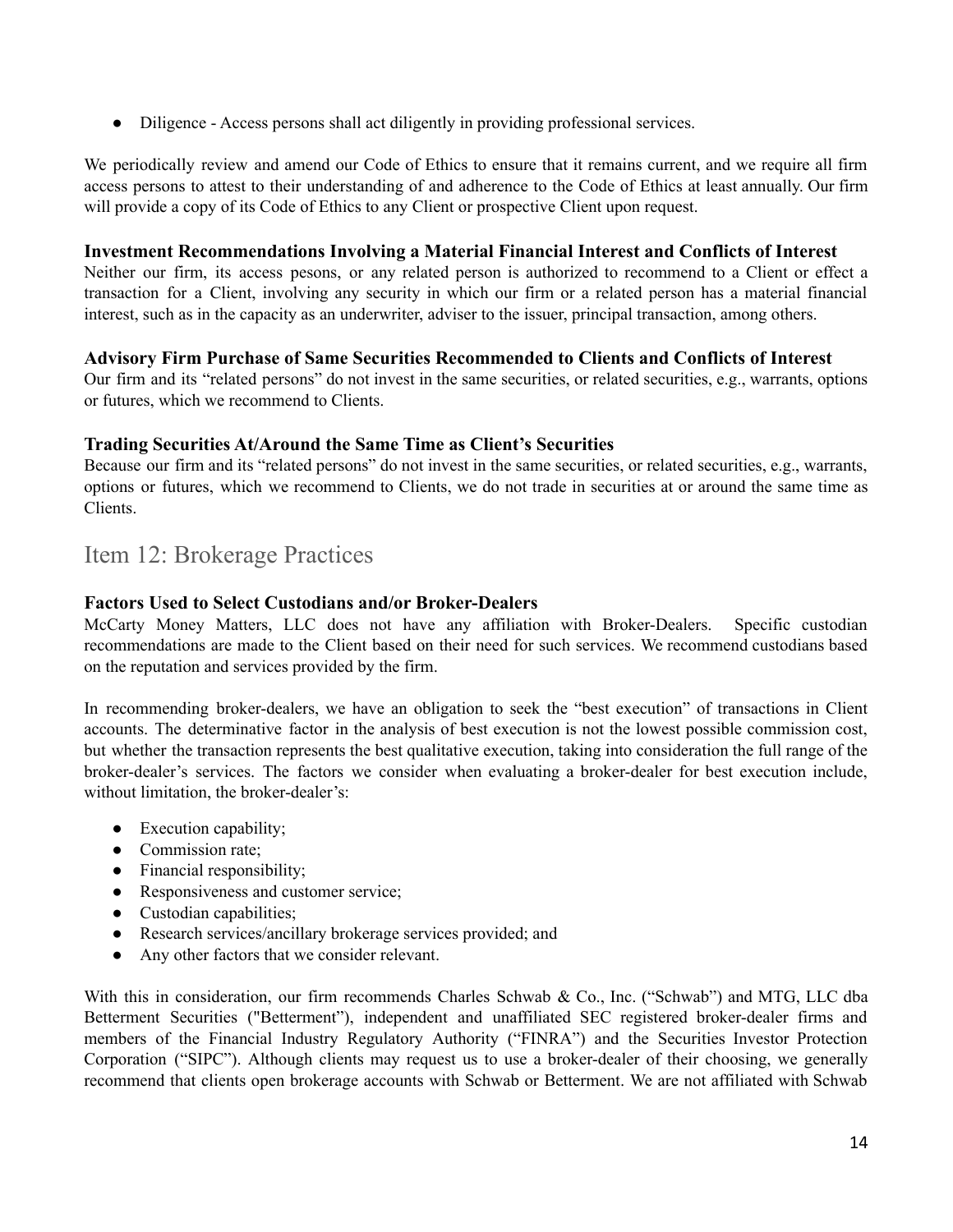or Betterment. The Client will ultimately make the final decision of the Custodian to be used to hold the Client's investments by signing the selected broker-dealer's account opening documentation.

#### **Research and Other Soft-Dollar Benefits**

Schwab and Betterment may provide us with certain brokerage and research products and services that qualify as "brokerage or research services" under Section 28(e) of the Securities Exchange Act of 1934 ("Exchange Act"). This is commonly referred to as a "soft dollar" arrangement. These research products and/or services will assist us in our investment decision making process. Such research generally will be used to service all of our client accounts, but brokerage charges paid by the client may be used to pay for research that is not used in managing that specific client's account.

#### **Brokerage for Client Referrals**

We receive no referrals from a broker-dealer or third party in exchange for using that broker-dealer or third party.

#### **Clients Directing Which Broker/Dealer/Custodian to Use**

We do recommend a specific custodian for Clients to use, however, Clients may custody their assets at a custodian of their choice. Clients may also direct us to use a specific broker-dealer to execute transactions. By allowing Clients to choose a specific custodian, we may be unable to achieve the most favorable execution of Client transactions and this may cost Clients money over using a lower-cost custodian.

#### **The Custodian and Brokers We Use (Charles Schwab)**

The custodian and brokers we use maintain custody of your assets that we manage, although we may be deemed to have limited custody of your assets due to our ability to withdraw fees from your account (see Item 15 – Custody, below).

We recommend that our clients use Charles Schwab & Co., Inc. ("Schwab"), a registered broker-dealer, member SIPC, as the qualified custodian. We are independently owned and operated and are not affiliated with Schwab. Schwab will hold your assets in a brokerage account and buy and sell securities when we instruct them to. While we recommend that you use Schwab as custodian broker, you will decide whether to do so and will open your account with Schwab by entering into an account agreement directly with them. We do not open the account for you, although we may assist you in doing so. Even though your account is maintained at Schwab, we can still use other brokers to execute trades for your account as described below (see "Your brokerage and custody costs")

**How we select brokers/custodians** We seek to recommend a custodian/broker that will hold your assets and execute transactions on terms that are overall most advantageous when compared with other available providers and their services. We consider a wide range of factors, including:

- Combination of transaction execution services and asset custody services (generally without a separate
- fee for custody)
- Capability to execute, clear, and settle trades (buy and sell securities for your account)
- Capability to facilitate transfers and payments to and from accounts (wire transfers, check requests, bill
- payment, etc.)
- Breadth of available investment products (stocks, bonds, mutual funds, exchange-traded funds (ETFs),
- $\bullet$  etc.)
- Availability of investment research and tools that assist us in making investment decisions
- Quality of services
- Competitiveness of the price of those services (commission rates, margin interest rates, other fees,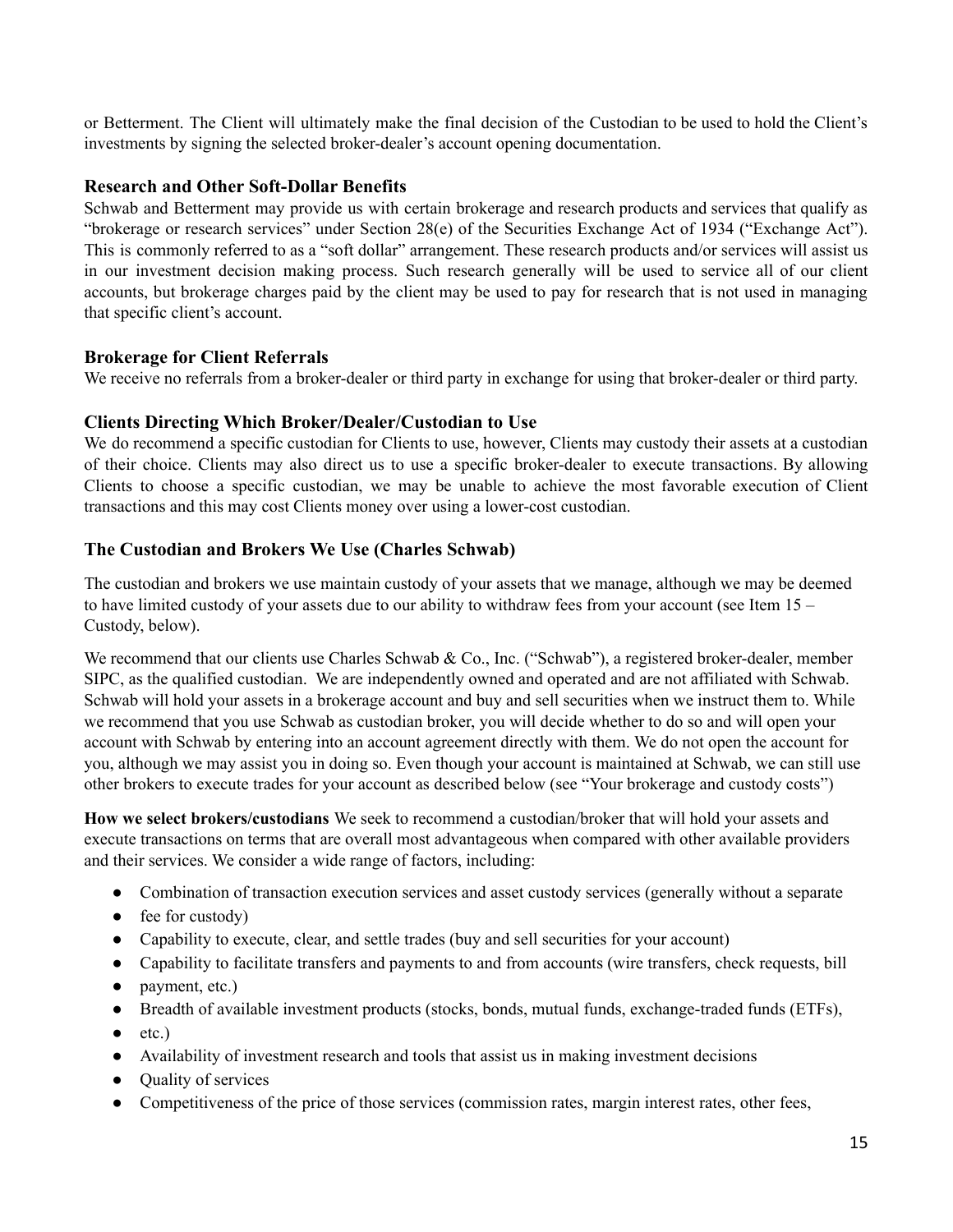- etc.) and willingness to negotiate the prices
- Reputation, financial strength, security and stability
- Prior service to us and our clients
- Availability of other products and services that benefit us, as discussed below (see "Products and services available to us from Schwab")

**Your brokerage and custody costs** For our clients' accounts that Schwab maintains, Schwab generally does not charge you separately for custody services but is compensated by charging you commissions or other fees on trades that it executes or that settle into your Schwab account. Certain trades (for example, many mutual funds and ETFs) may not incur Schwab commissions or transaction fees.

**Products and services available to us from Schwab** Schwab Advisor ServicesTM is Schwab's business serving independent investment advisory firms like us. They provide our clients and us with access to their institutional brokerage services (trading, custody, reporting and related services), many of which are not typically available to Schwab retail customers. Schwab also makes available various support services. Some of those services help us manage or administer our clients' accounts, while others help us manage and grow our business. Schwab's support services are generally available on an unsolicited basis (we don't have to request them) and at no charge to us. Following is a more detailed description of Schwab's support services:

**Services that benefit you** Schwab's institutional brokerage services include access to a broad range of investment products, execution of securities transactions, and custody of client assets. The investment products available through Schwab include some to which we might not otherwise have access or that would require a significantly higher minimum initial investment by our clients. Schwab's services described in this paragraph generally benefit you and your account.

**Services that may not directly benefit you** Schwab also makes available to us other products and services that benefit us but may not directly benefit you or your account. These products and services assist us in managing and administering our clients' accounts. They include investment research, both Schwab's own and that of third parties. We may use this research to service all or a substantial number of our clients' accounts, including accounts not maintained at Schwab. In addition to investment research, Schwab also makes available software and other technology that:

- provide access to client account data (such as duplicate trade confirmations and account statements)
- facilitate trade execution and allocate aggregated trade orders for multiple client accounts
- provide pricing and other market data
- facilitate payment of our fees from our clients' accounts
- assist with back-office functions, recordkeeping, and client reporting

**Services that generally benefit only us** Schwab also offers other services intended to help us manage and further develop our business enterprise. These services include:

- Educational conferences and events
- Consulting on technology, compliance, legal, and business needs
- Publications and conferences on practice management and business succession

#### **The Custodian and Brokers We Use (Betterment)**

MMM does not maintain custody of your assets that we manage, although we may be deemed to have custody of your assets if you give us the authority to withdraw advisory fees from your account (see Item 15—Custody, below). Your assets must be maintained in an account at a "qualified custodian," generally a broker-dealer or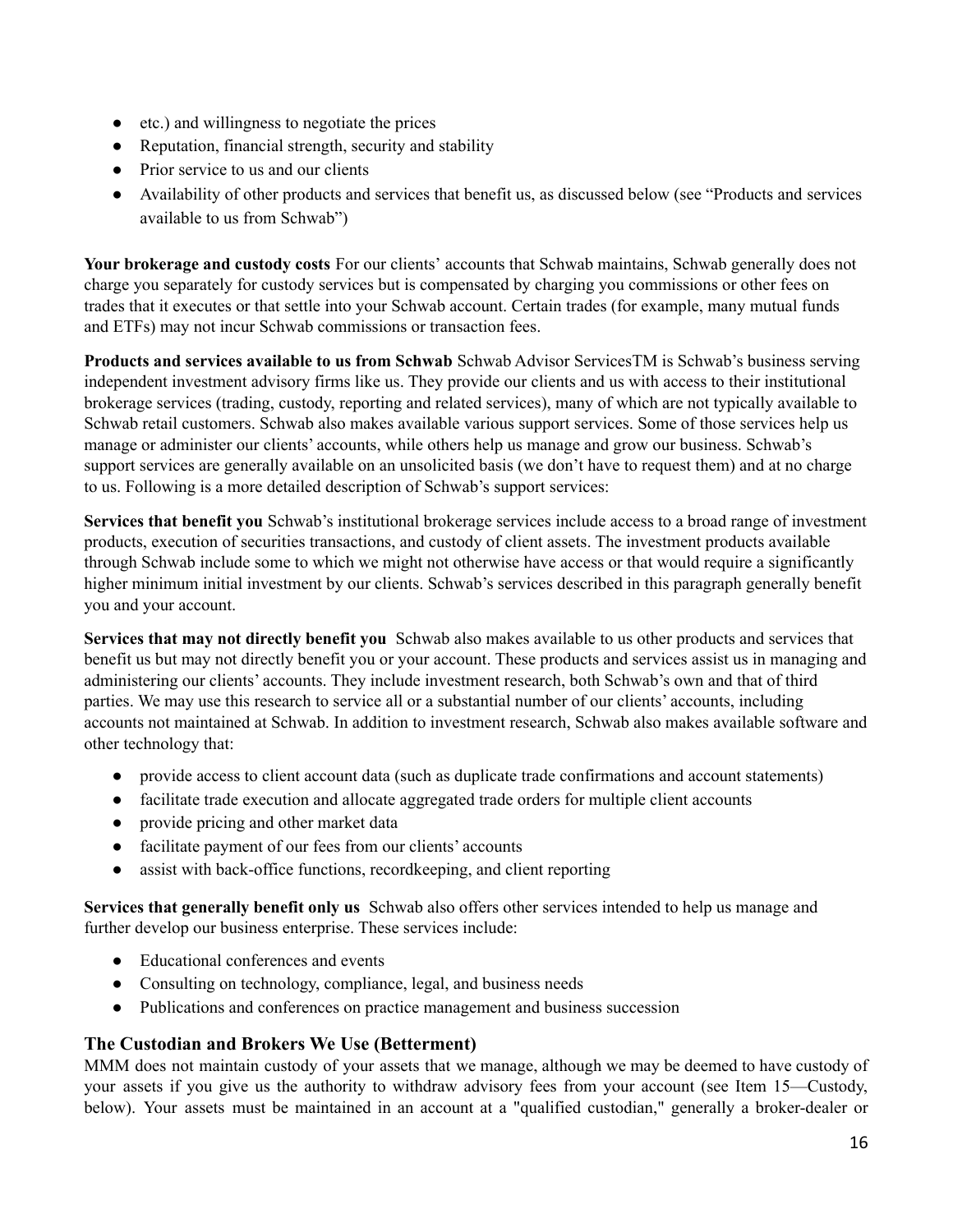bank. We may recommend that our Clients use MTG, LLC dba Betterment Securities ("Betterment Securities"), a registered broker-dealer, member SIPC, as the qualified custodian. We are independently owned and operated and are not affiliated with Betterment Securities. Betterment Securities will hold your assets in a brokerage account and buy and sell securities when we and/or you instruct them to. While we may recommend that you use Betterment Securities as custodian/broker, you will decide whether to do so and will open your account with Betterment Securities by entering into an account agreement directly with them. We do not open the account for you, although we may assist you in doing so. If you do not wish to place your assets with Betterment Securities, then we cannot manage your account on Betterment For Advisors (defined below).

#### **Your Brokerage and Custody Costs**

For our Clients' accounts that Betterment Securities maintains, Betterment Securities generally does not charge you separately for custody services but is compensated as part of the Betterment For Advisors (defined below) platform fee, which is a percentage of the dollar amount of assets in the account in lieu of commissions. We have determined that having Betterment Securities execute trades is consistent with our duty to seek "best execution" of your trades. Best execution means the most favorable terms for a transaction based on all relevant factors, including those listed above (see "Factors Used to Select Custodians and/or Broker-Dealers").

#### **Services Available to Us via Betterment For Advisors**

Betterment Securities serves as broker-dealer to Betterment For Advisors, an investment and advice platform serving independent investment advisory firms like us ("Betterment For Advisors"). Betterment For Advisors also makes available various support services which may not be available to Betterment's retail customers. Some of those services help us manage or administer our Clients' accounts, while others help us manage and grow our business. Betterment For Advisors' support services are generally available on an unsolicited basis (we don't have to request them) and at no charge to us. Following is a more detailed description of Betterment For Advisors' support services:

- 1. SERVICES THAT BENEFIT YOU. Betterment For Advisors includes access to a range of investment products, execution of securities transactions, and custody of Client assets through Betterment Securities. Betterment Securities' services described in this paragraph generally benefit you and your account.
- 2. SERVICES THAT MAY NOT DIRECTLY BENEFIT YOU. Betterment For Advisors also makes available to us other products and services that benefit us, but may not directly benefit you or your account. These products and services assist us in managing and administering our Clients' accounts, such as software and technology that may:
	- a. Assist with back-office functions, recordkeeping, and Client reporting of our Clients' accounts.
	- b. Provide access to Client account data (such as duplicate trade confirmations and account statements).
	- c. Provide pricing and other market data.
	- d. Assist with back-office functions, recordkeeping, and Client reporting.
- 3. SERVICES THAT GENERALLY BENEFIT ONLY US. By using Betterment For Advisors, we will be offered other services intended to help us manage and further develop our business enterprise. These services include:
	- a. Educational conferences and events.
	- b. Consulting on technology, compliance, legal, and business needs.
	- c. Publications and conferences on practice management and business succession.

#### **Our Interest in Betterment Securities' Services**

The availability of these services from Betterment For Advisors benefits us because we do not have to produce or purchase them. In addition, we don't have to pay for Betterment Securities' services. These services may be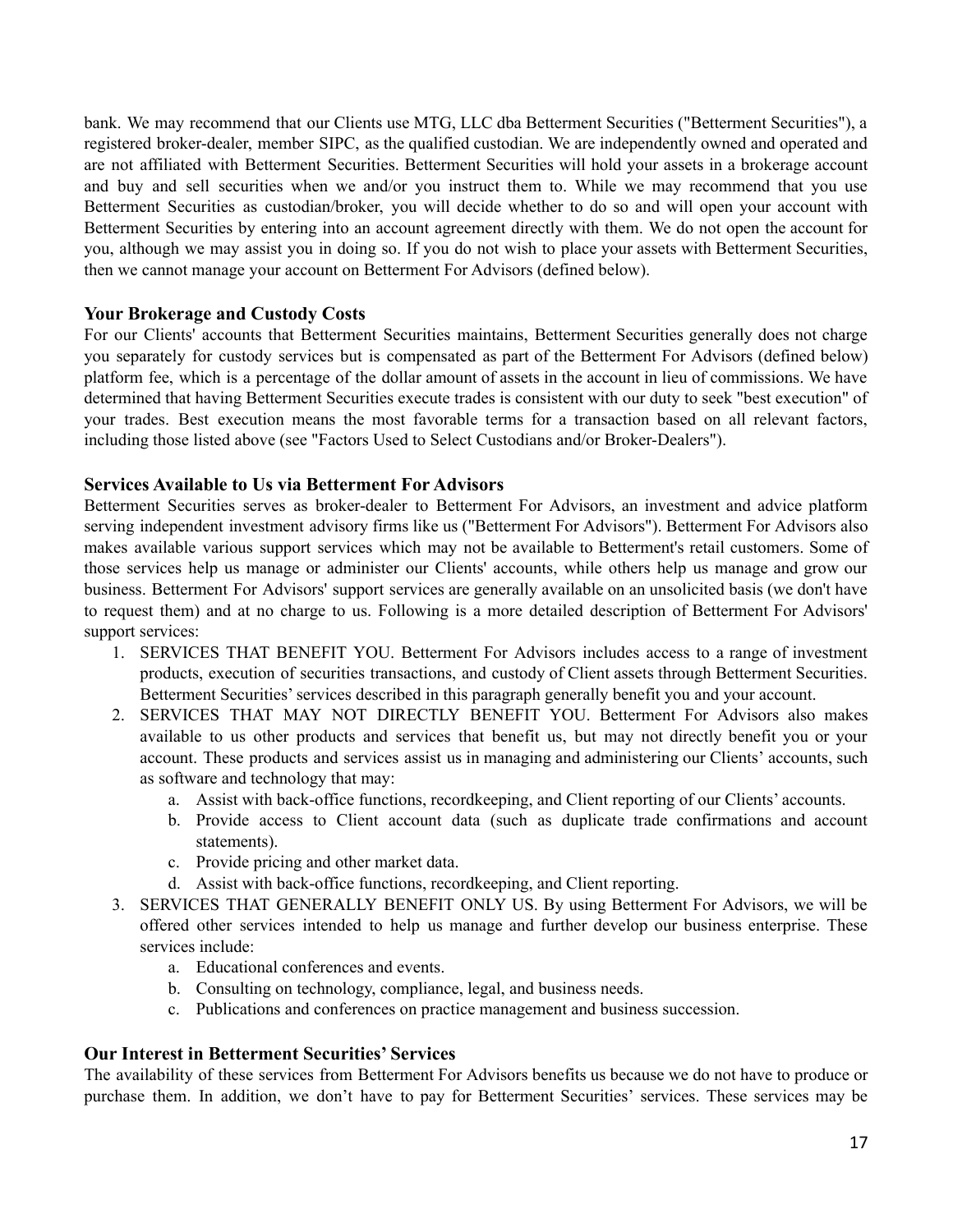contingent upon us committing a certain amount of business to Betterment Securities in assets in custody. We may have an incentive to recommend that you maintain your account with Betterment Securities, based on our interest in receiving Betterment For Advisors and Betterment Securities' services that benefit our business rather than based on your interest in receiving the best value in custody services and the most favorable execution of your transactions. This is a potential conflict of interest. We believe, however, that our selection of Betterment Securities as custodian and broker is in the best interests of our Clients. Our selection is primarily supported by the scope, quality, and price of Betterment Securities' services and not Betterment For Advisors and Betterment Securities' services that benefit only us.

#### **Aggregating (Block) Trading for Multiple Client Accounts**

Generally, we combine multiple orders for shares of the same securities purchased for advisory accounts we manage (this practice is commonly referred to as "block trading"). We will then distribute a portion of the shares to participating accounts in a fair and equitable manner. The distribution of the shares purchased is typically proportionate to the size of the account, but it is not based on account performance or the amount or structure of management fees. Subject to our discretion, regarding particular circumstances and market conditions, when we combine orders, each participating account pays an average price per share for all transactions and pays a proportionate share of all transaction costs. Accounts owned by our firm or access persons may participate in block trading with your accounts; however, they will not be given preferential treatment.

## <span id="page-17-0"></span>Item 13: Review of Accounts

Clients who engage us for investment management services will have their account(s) reviewed regularly on a quarterly basis by Ryan McCarty, Owner and CCO. The account(s) are reviewed with regards to the Client's investment policies and risk tolerance levels.

Events that may trigger a special review would be unusual performance, addition or deletions of Client-imposed restrictions, excessive draw-down, volatility in performance, or buy and sell decisions from the firm or per Client's needs.

Clients will receive trade confirmations from the broker(s) for each transaction in their accounts as well as monthly or quarterly statements and annual tax reporting statements from their custodian showing all activity in the accounts, such as receipt of dividends and interest.

MMM does not provide written performance or holdings reports to Investment Management Clients outside of what is provided directly by their custodian as part of their account statements.

## <span id="page-17-1"></span>Item 14: Client Referrals and Other Compensation

Aside from the benefits listed in Item 12 above, we do not receive any economic benefit, directly or indirectly, from any third party for advice rendered to our Clients. Nor do we, directly or indirectly, compensate any person who is not advisory personnel for Client referrals.

<span id="page-17-2"></span>Item 15: Custody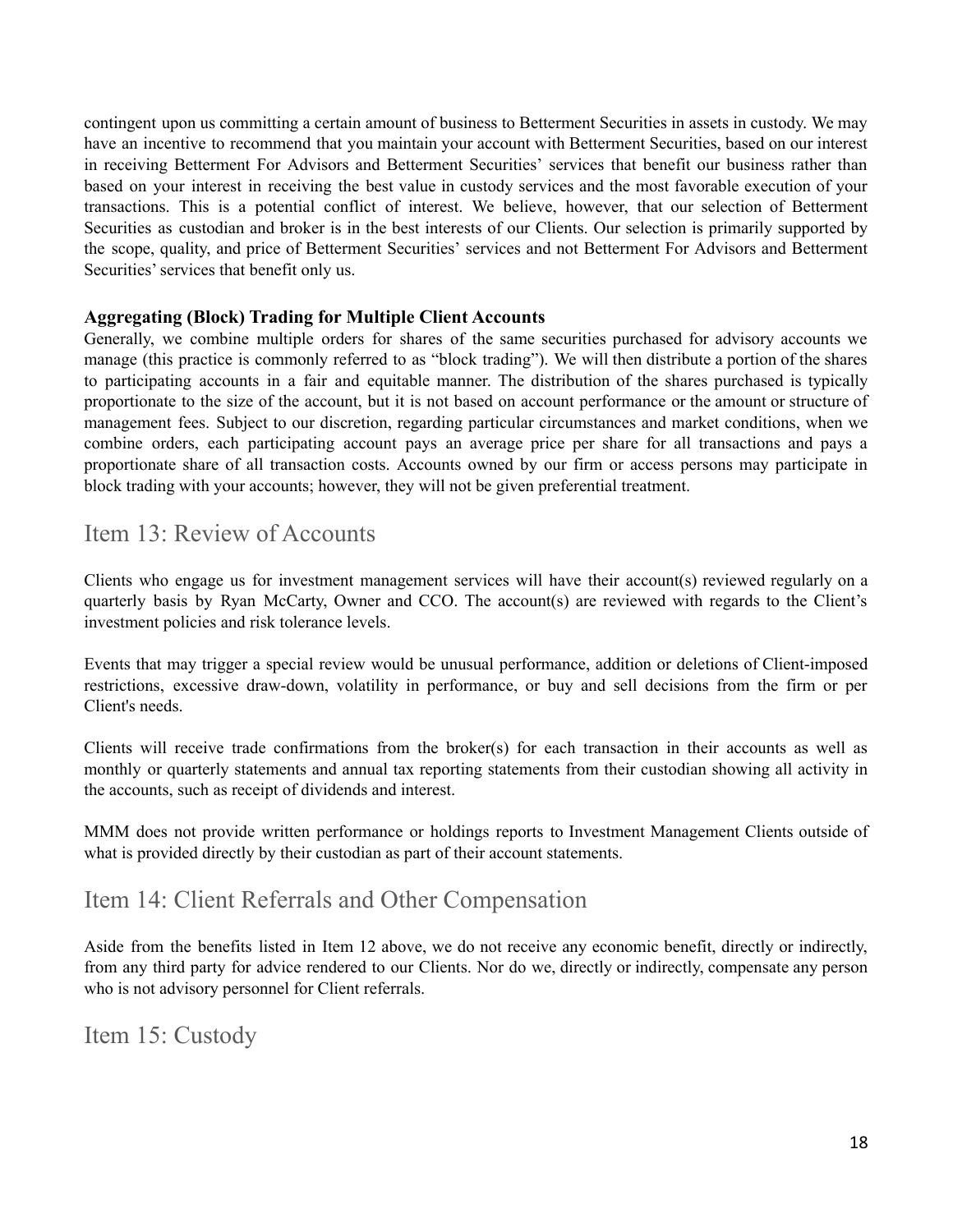MMM does not accept custody of Client funds except in the instance of withdrawing MMM's management fees. For Client accounts in which MMM directly debits their management fee:

- i. MMM will send a copy of its invoice to the custodian at the same time that it sends the Client a copy.
- ii. The custodian will send at least quarterly statements to the Client showing all disbursements for the account, including the amount of the management fee.
- iii. The Client will provide written authorization to MMM, permitting them to be paid directly for their accounts held by the custodian.

Clients should receive at least quarterly statements from the broker-dealer, bank or other qualified custodian that holds and maintains Client's investment assets. We urge you to carefully review such statements and compare such official custodial records to the account statements or reports that we may provide to you. Our statements or reports may vary from custodial statements based on accounting procedures, reporting dates, or valuation methodologies of certain securities.

## <span id="page-18-0"></span>Item 16: Investment Discretion

For those Client accounts where we provide Investment Management Services, we maintain discretion over Client accounts with respect to securities to be bought and sold and the amount of securities to be bought and sold. Investment discretion is explained to Clients in detail when an advisory relationship has commenced. At the start of the advisory relationship, the Client will execute a Limited Power of Attorney, which will grant our firm discretion over the account(s). Additionally, the discretionary relationship will be outlined in the advisory contract and signed by the Client. Clients may limit our discretion by requesting certain restrictions on investments. However, approval of such requests are at the firm's sole discretion.

## <span id="page-18-1"></span>Item 17: Voting Client Securities

MMM does not vote Client proxies. Therefore, Clients maintain exclusive responsibility for: (1) voting proxies, and (2) acting on corporate actions pertaining to the Client's investment assets. The Client shall instruct the Client's qualified custodian to forward to the Client copies of all proxies and shareholder communications relating to the Client's investment assets. If the Client would like our opinion on a particular proxy vote, they may contact us at the number listed on the cover of this brochure.

In most cases, you will receive proxy materials directly from the account custodian. However, in the event we were to receive any written or electronic proxy materials, we would forward them directly to you by mail, unless you have authorized our firm to contact you by electronic mail, in which case, we would forward you any electronic solicitation to vote proxies.

## <span id="page-18-2"></span>Item 18: Financial Information

We have no financial commitment that impairs our ability to meet contractual and fiduciary commitments to our Clients, nor have we been the subject of any bankruptcy proceeding. We do not have custody of Client funds or securities, except as disclosed in Item 15 above, or require or solicit prepayment of more than \$500 in fees six months in advance.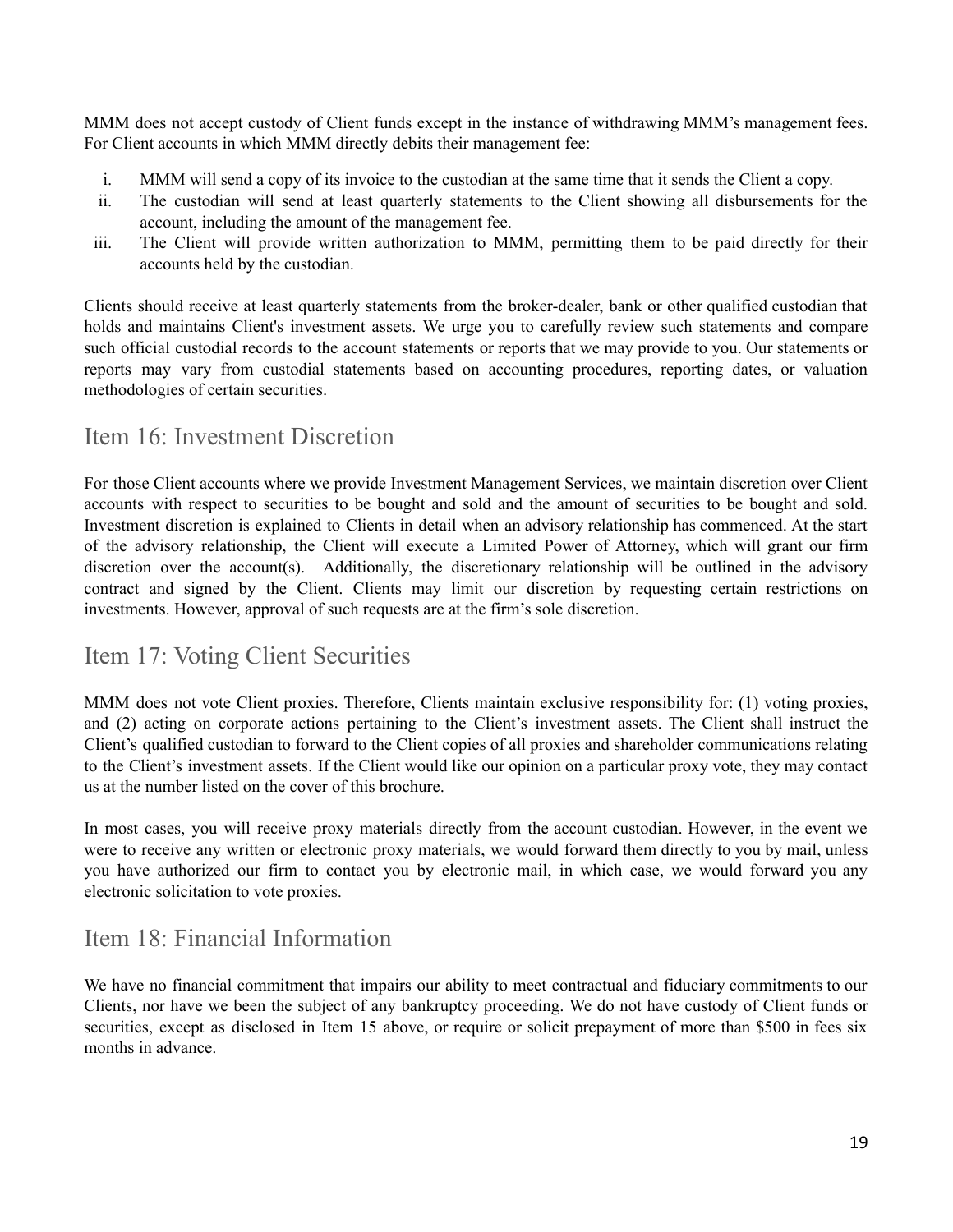## <span id="page-19-0"></span>Item 19: Requirements for State-Registered Advisers

#### **Principal Officers**

Ryan McCarty serves as MMM's sole principal. Information about Ryan McCarty's education, business background, and outside business activities can be found on his ADV Part 2B, Brochure Supplement attached to this Brochure.

#### **Outside Business**

All outside business information, if applicable, of MMM is disclosed in Item 10 of this Brochure.

#### **Performance-Based Fees**

Neither MMM nor Ryan McCarty is compensated by performance-based fees.

#### **Material Disciplinary Disclosures**

No management person at MMM has ever been involved in an arbitration claim of any kind or been found liable in a civil, self-regulatory organization, or administrative proceeding.

#### **Material Relationships That Management Persons Have With Issuers of Securities**

MMM nor Ryan McCarty have any relationship or arrangement with issuers of securities.

#### **Business Continuity Plan**

MMM maintains a written Business Continuity Plan that identifies procedures related to an emergency or significant business disruptions, including the death of the investment adviser or any of its representatives.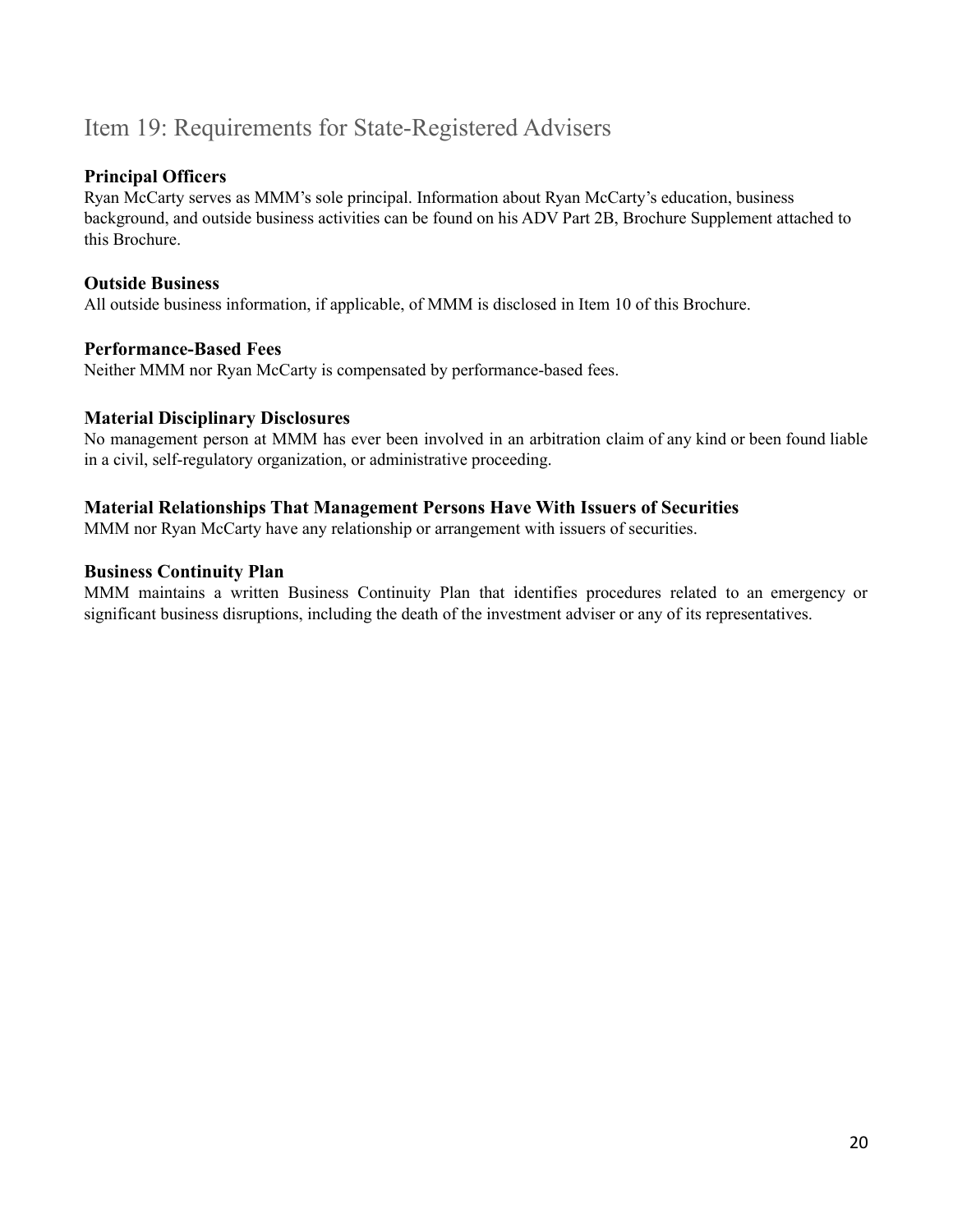# McCarty Money Matters, LLC

1449 Iris Ave Carol Stream, Illinois 60188 (630)946-9269

## <span id="page-20-0"></span>**Form ADV Part 2B – Brochure Supplement**

Dated September 28th, 2021

*For*

## **Ryan McCarty**

### Owner and Chief Compliance Officer

This brochure supplement provides information about Ryan McCarty that supplements the McCarty Money Matters, LLC ("MMM") brochure. A copy of that brochure precedes this supplement. Please contact Ryan McCarty if the MMM brochure is not included with this supplement or if you have any questions about the contents of this supplement.

Additional information about Ryan McCarty is available on the SEC's website at [www.adviserinfo.sec.gov](http://www.adviserinfo.sec.gov) which can be found using the identification number 6637981.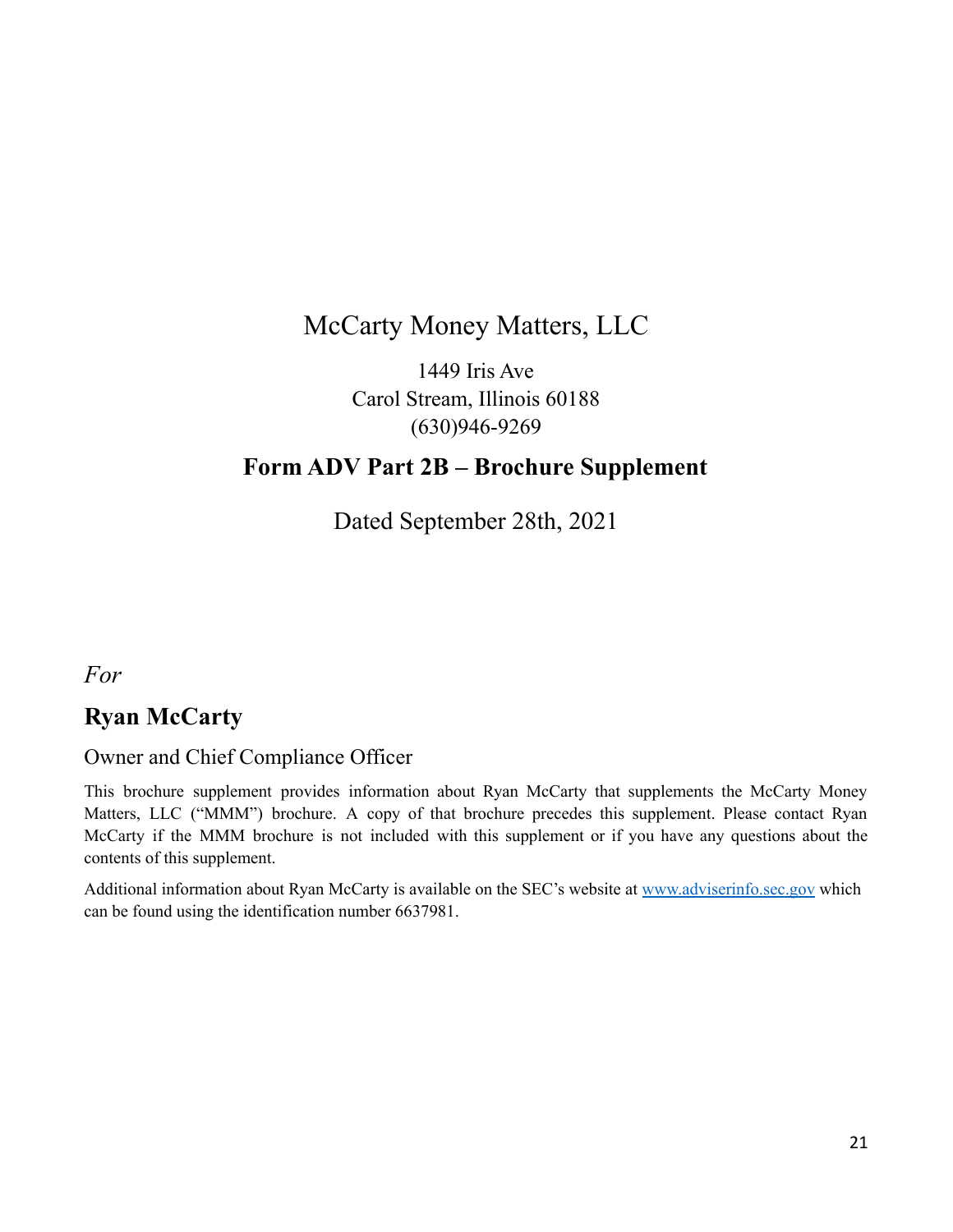# Item 2: Educational Background and Business Experience

### **Ryan McCarty**

Born: 1987

### **Educational Background**

- 2021 Certified Financial Planner, The American College of Financial Services
- 2014 Bachelor's of Science in Health Information Management, University of Illinois at Chicago

#### **Business Experience**

- 09/2021 Present, McCarty Money Matters, LLC, Owner and CCO
- 09/2016 08/2021, Lincoln Financial, Practice Manager
- 07/2014 09/2016, DuPage Medical Group, Compliance Analyst and Project Management
- 12/2008 06/2014, Marianjov Rehabilitation, Rehabilitation Support Specialist

#### **Professional Designations**

**CFP (Certified Financial Planner)**®**:** The CERTIFIED FINANCIAL PLANNER™, CFP® and federally registered CFP (with flame design) marks (collectively, the "CFP® marks") are professional certification marks granted in the United States by Certified Financial Planner Board of Standards, Inc. ("CFP Board").

The CFP® certification is a voluntary certification; no federal or state law or regulation requires financial planners to hold CFP® certification. It is recognized in the United States and a number of other countries for its (1) high standard of professional education; (2) stringent code of conduct and standards of practice; and (3) ethical requirements that govern professional engagements with Clients. Currently, more than 71,000 individuals have obtained CFP® certification in the United States.

To attain the right to use the CFP® marks, an individual must satisfactorily fulfill the following requirements:

- Education Complete an advanced college-level course of study addressing the financial planning subject areas that CFP Board's studies have determined as necessary for the competent and professional delivery of financial planning services, and attain a Bachelor's Degree from a regionally accredited United States college or university (or its equivalent from a foreign university). CFP Board's financial planning subject areas include insurance planning and risk management, employee benefits planning, investment planning, income tax planning, retirement planning, and estate planning;
- Examination Pass the comprehensive CFP® Certification Examination. The examination includes case studies and Client scenarios designed to test one's ability to correctly diagnose financial planning issues and apply one's knowledge of financial planning to real-world circumstances;
- Experience Complete at least three years of full-time financial planning-related experience (or the equivalent, measured as 2,000 hours per year); and
- Ethics Agree to be bound by CFP Board's *Standards of Professional Conduct*, a set of documents outlining the ethical and practice standards for CFP® professionals.

Individuals who become certified must complete the following ongoing education and ethics requirements in order to maintain the right to continue to use the CFP® marks: